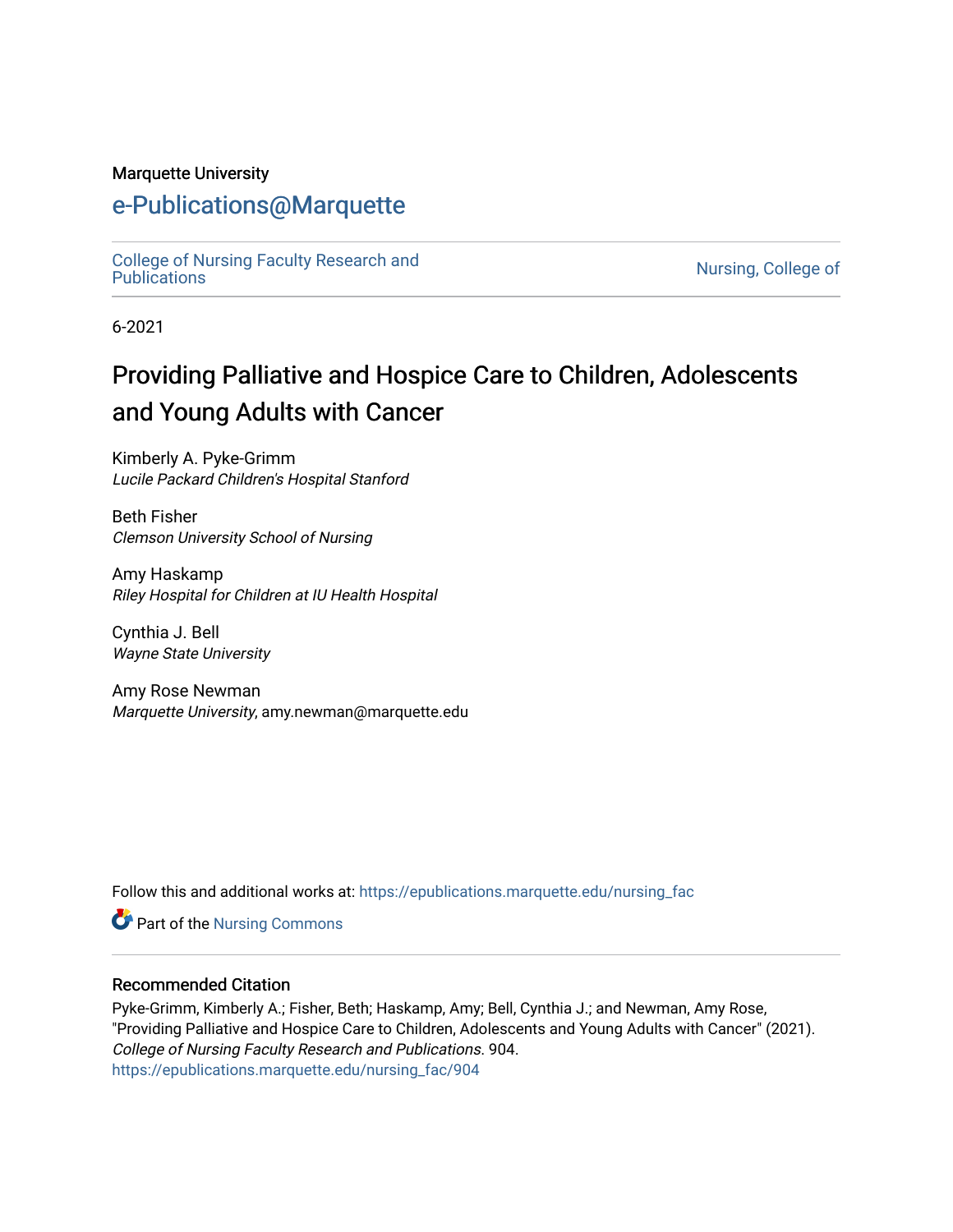**Marquette University**

# **e-Publications@Marquette**

## *Nursing Faculty Research and Publications/College of Nursing*

#### *This paper is NOT THE PUBLISHED VERSION***.**  Access the published version via the link in the citation below.

*Seminars in Oncology Nursing*, Vol. 37, No. 3 (June 2021): 151166[. DOI.](https://doi.org/10.1016/j.soncn.2021.151166) This article is © Elsevier and permission has been granted for this version to appear in [e-Publications@Marquette.](http://epublications.marquette.edu/) Elsevier does not grant permission for this article to be further copied/distributed or hosted elsewhere without the express permission from Elsevier.

# Providing Palliative and Hospice Care to Children, Adolescents and Young Adults with Cancer

#### Kimberly A. Pyke-Grimm

Nurse Scientist, Department of Nursing Research and Evidence-Based Practice, Lucile Packard Children's Hospital Stanford, Palo Alto, CA Clinical Assistant Professor, Division of Hematology/Oncology, Department of Pediatrics, Lucile Packard Children's Hospital Stanford, Palo Alto, CA Beth Fisher Clinical Assistant Professor, Clemson University School of Nursing, Greenville, SC Pediatric Nurse Practitioner Acute Care/Primary Care, Aflac Center for Cancer and Blood Disorders, Children's Healthcare of Atlanta, Atlanta, GA Amy Haskamp Pediatric Palliative Care, Riley Hospital for Children at IU Health Hospital, Indianapolis, IN Cynthia J. Bell Associate Professor, College of Nursing, Wayne State University, Detroit, MI Amy R. Newman Assistant Professor, College of Nursing, Marquette University, Milwaukee, WI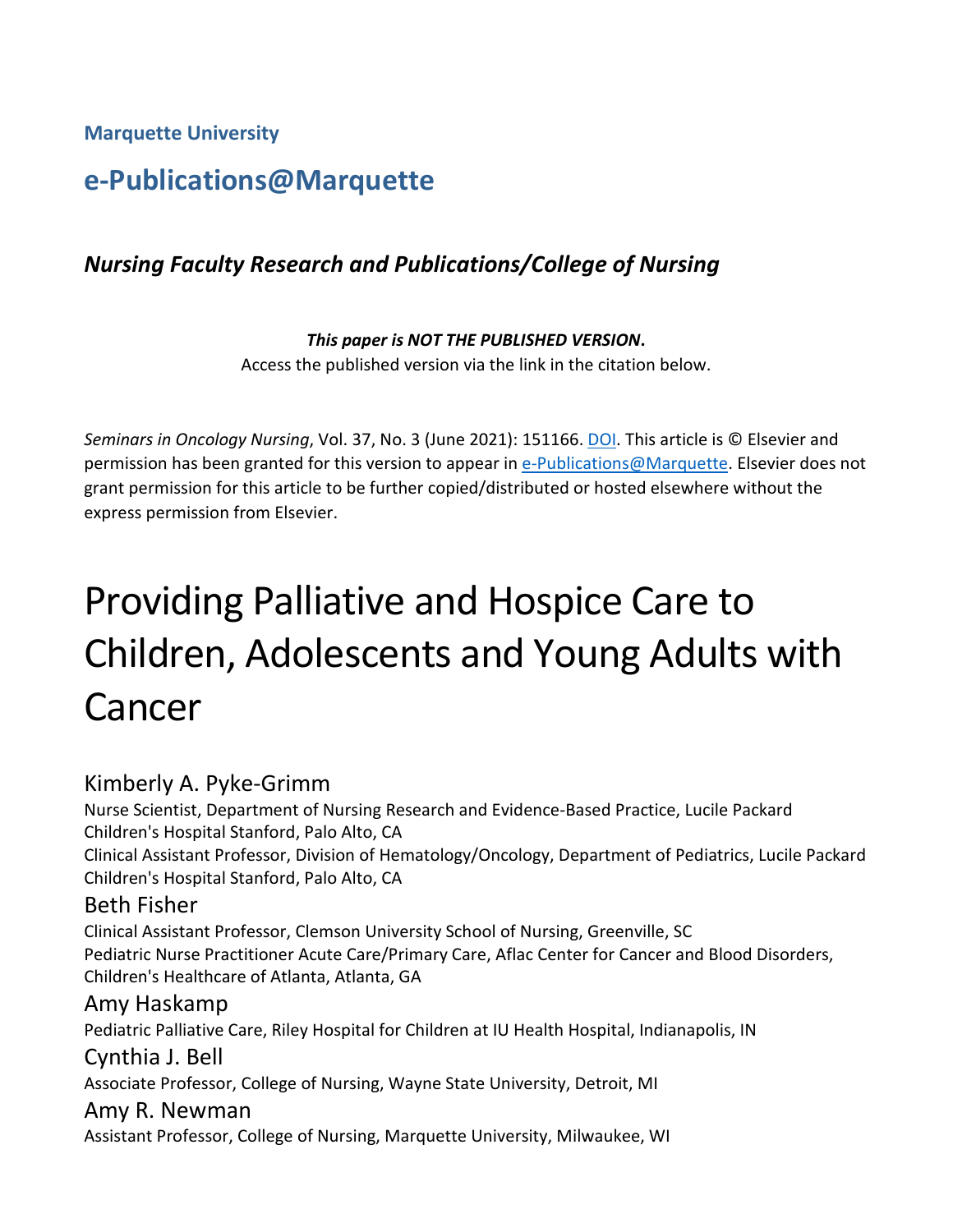Nurse Scientist, Department of Nursing Research & Evidence-Based Practice, Children's Wisconsin, Milwaukee, WI

## Abstract

#### **Objectives**

To describe palliative, concurrent, and hospice care in pediatric oncology in the United States (US), we present a clinical scenario illustrating palliative and hospice care, including eligibility for concurrent care, insurance coverage and billing, barriers to accessing quality pediatric palliative and hospice care, and implications for oncology nursing practice*.*

#### Data Sources

Peer-reviewed articles, clinical practice guidelines, professional organizations, and expert clinical opinion examining pediatric oncology, palliative care, and hospice care.

#### Conclusion

Understanding the goals of palliative and hospice care and the differences between them is important in providing holistic, goal-directed care.

#### Implications for Nursing Practice

Oncology nurses play a pivotal role in supporting the goals of pediatric palliative care and hospice care and in educating patients and their families. Nurses form trusting relationships with pediatric oncology patients and their families and are in a position to advocate for best palliative care practices as disease progresses to end of life, including when appropriate concurrent care or hospice.

## Key Words

Pediatric oncology, Pediatric palliative care, Pediatric concurrent care, Pediatric hospice, Pediatric oncology nursing

## Introduction

Children, adolescents, and young adults (AYA) living with cancer undergo intense treatment (eg, cellular therapies, hematopoietic stem cell transplants, radiotherapy, experimental therapies) to achieve cure, which may have adverse physical and psychosocial symptoms. Despite improvements in cancer treatment and outcomes, some children will die. In 2020, approximately 16,850 US children younger than age 20 were diagnosed with cancer, and 1,730 were expected to die.<sup>1</sup> Cancer is the leading disease-related cause of death in children.2 Therefore, pediatric patients with cancer require not only expert oncology care but also care from clinicians skilled in pain and symptom management, communication, existential suffering, distress, and end of life (EOL) care. The subspecialty of palliative care has evolved to meet these needs by encompassing both a *philosophy* and *delivery* of compassionate care that prioritize quality of life, function, and spiritual and personal growth while minimizing suffering. Pediatric palliative care (PPC), which has developed as a subspecialty over the past several decades, $3, 4, 5$  focuses on pediatric patients, and their families, who are experiencing life-limiting, chronic, or complex conditions. Although the terms are sometimes confused, "palliative care" and "hospice care" are not synonymous; however, hospice care is a component of palliative care.<sup>6</sup> Hospice care focuses more specifically on providing holistic, interdisciplinary care to pediatric patients nearing the end of life.7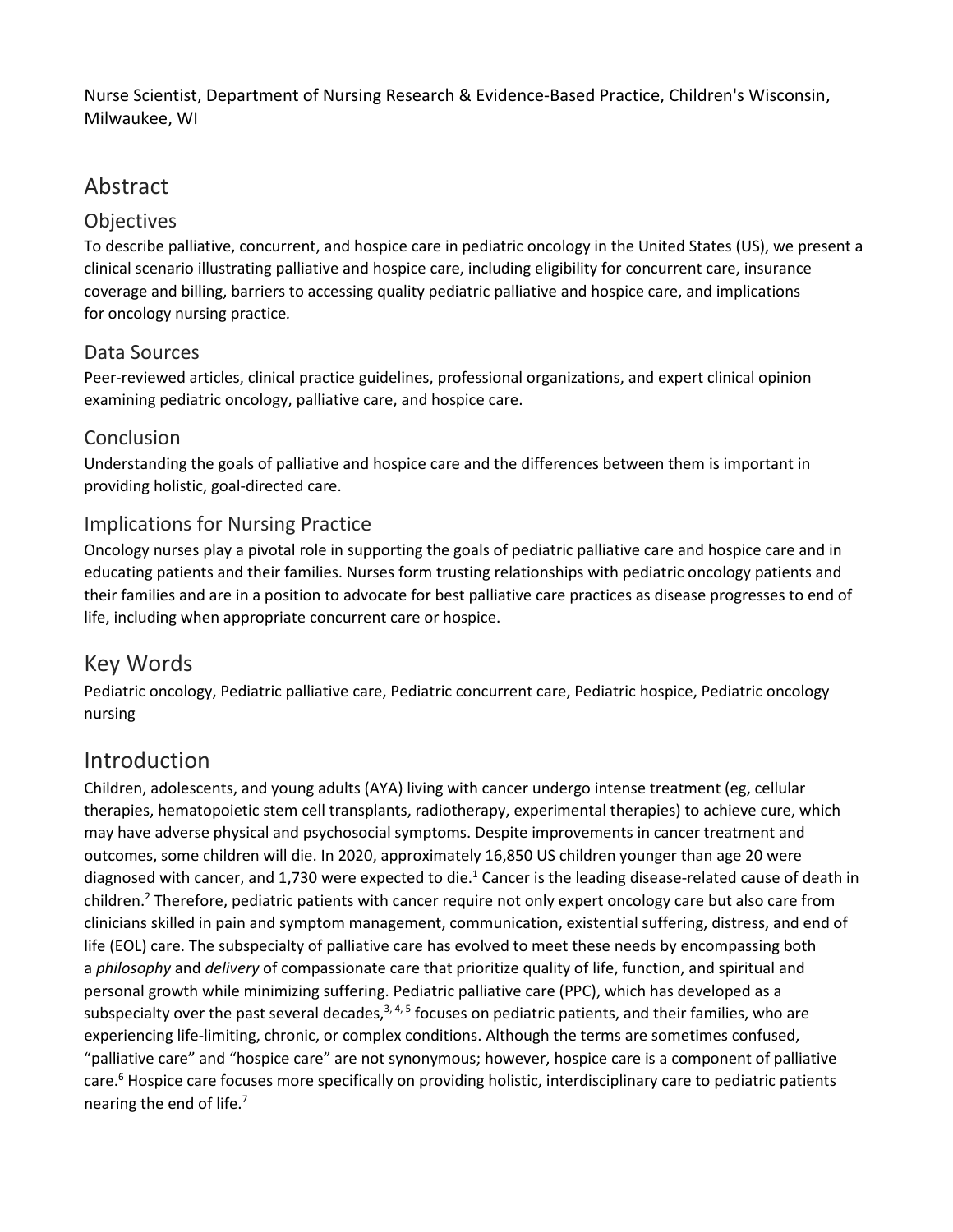Oncology nurses have been instrumental in providing holistic support to patients and families and conducting quality-of-life research,<sup>8</sup> long before palliative care became a subspecialty. Likewise, pediatric oncology nurses form trusting relationships with patients and their families and are in a position to advocate for best palliative care practices as the disease progression leads to EOL-focused care, including hospice, or when appropriate, concurrent care. Nurses play a pivotal role in supporting the goals of PPC and in educating patients and their families*.*

This article provides an overview of palliative, hospice, and concurrent care within the context of childhood cancer. For the sake of simplicity, we will use the expressions "children" and "childhood cancer" in a broad sense to encompass both children and adolescents. Implications for practice, education, and research are identified to demonstrate not only how far we have come but also the critical need for ongoing work in this field.

## Pediatric Palliative Care

The World Health Organization (WHO) defines PPC as "an approach that enhances the quality of life of patients and their families facing life-threatening illness and is appropriate early in the course of the illness in conjunction with other therapies that are intended to prolong life."<sup>7</sup> The goal of palliative care is to provide an additional layer of holistic support for the patient, the family, and other caregivers through an interdisciplinary team who works alongside the disease-focused team (eg, oncology service). Ideally, palliative care should be incorporated early in the disease trajectory<sup>9</sup> and be flexibly prioritized depending on where the patient is along the continuum from active treatment to survivorship or end of life (see Fig.).



This figure is an adaptation from National Quality Forum<sup>98</sup>

FIG. Palliative and hospice care continuum in children with cancer.<sup>98</sup>

Pediatric oncology clinicians and other stakeholders have published standards for psychosocial care, which recommend palliative care as a standard of care for children and adolescents with cancer.<sup>10</sup> When woven into routine pediatric oncology care, PPC enhances the assessment and management of complex symptoms and communication with patients and families. Such communication includes routine elicitation and clarification of goals of care, which are incorporated into shared decision-making and advance care planning (ACP).<sup>11</sup>

Palliative care can be viewed as both a philosophy, that is, an approach to care, and as an interdisciplinary team of individuals who specialize in the care of children with serious and complex illness. Palliative care as a philosophy should be embraced by all health care professionals caring for children with serious and complex illness, aiming to optimize the quality of life of the patient and family. This approach is referred to as "primary palliative care," and in pediatric oncology, should include, at a minimum, eliciting goals of care from patients and families, documenting goals in the medical record, and providing care accordingly. Clinicians who specialize in palliative care have more advanced education, training, and practical experience that allows them to provide or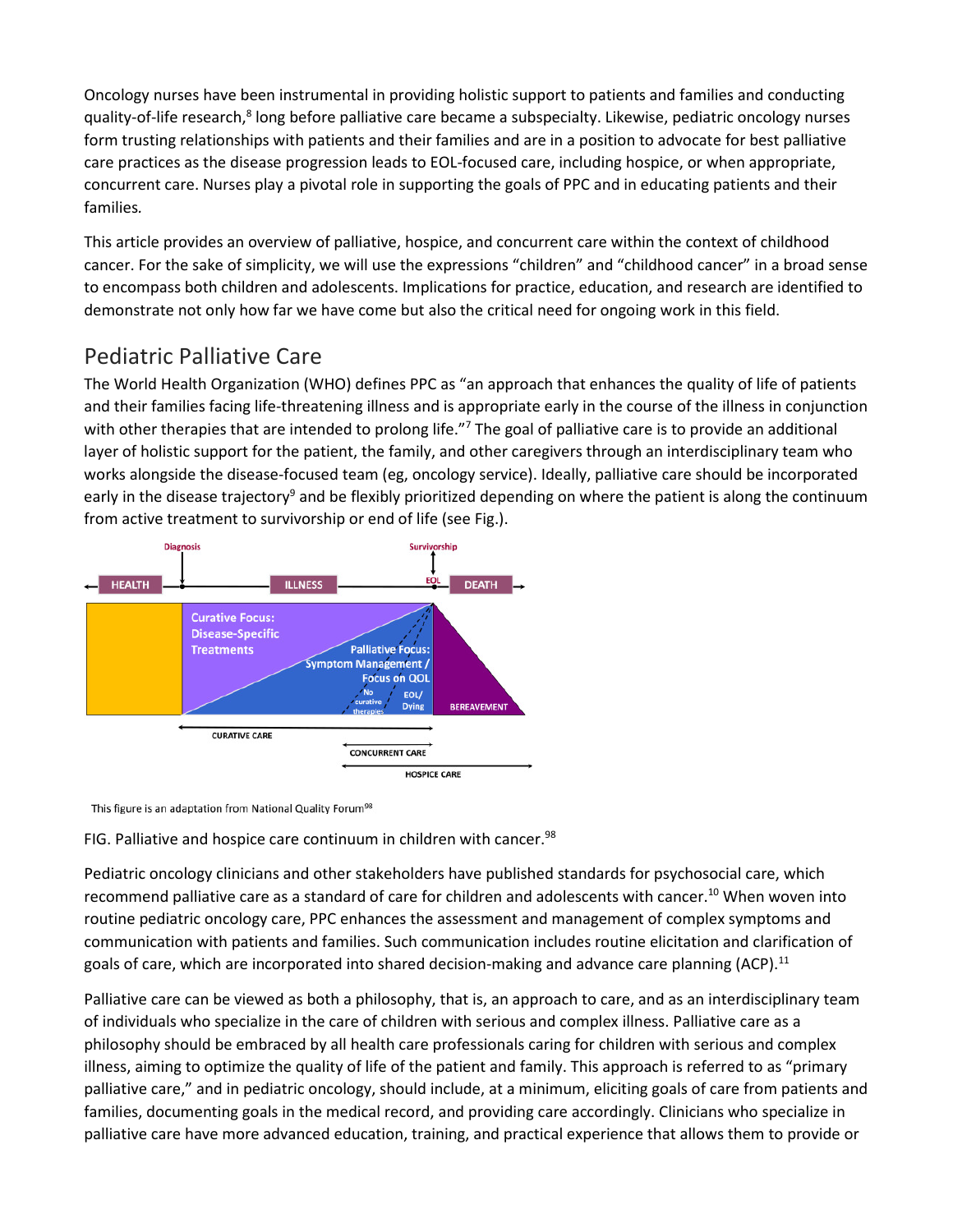direct palliative care in complex situations. Such care is often referred to as "specialty" or "secondary" palliative care.12

Despite the highly endorsed recommendations that all children with cancer receive palliative care, only 75% of children's hospitals have PPC programs, which care for children with cancer.11 The majority of palliative care provided to pediatric oncology patients is through their multidisciplinary oncology teams in the form of primary palliative care, whereas subspecialty palliative care is reserved for patients with refractory symptoms, complex psychosocial concerns, or challenging communication issues.13 Unfortunately, such services are often provided in the inpatient environment with limited outpatient and home-based services available.<sup>14</sup> With increased use of PPC in outpatient settings, care delivery is evolving to include frameworks such as "floating clinics," embedded PPC specialists, protocolized triggers for consultation or support, and routine use of telehealth<sup>14</sup> during palliative or hospice care.

In pediatric oncology, specialty PPC can either be embedded within the oncology program or freestanding; consult-based or trigger-based; and delivered by a solo provider or the full interdisciplinary team.15 Considerable variation exists among programs in terms of team structure, range of services, and sources of funding.<sup>16</sup> Building off a successful model of palliative care integration into adult oncology programs, Kaye et al<sup>17</sup> proposed a holistic model, which leverages the role of an embedded pediatric palliative oncology expert into the pediatric oncology team. As part of the team, this embedded expert can identify opportunities and facilitate the provision of palliative care at all stages, to more patients, and across all settings of care such as inpatient, outpatient, and home. Such a model is believed to enhance both the quality and efficiency of care.

Brock et al<sup>15</sup> provided preliminary results of such a program at a large academic hospital in the southeastern United States. After initiation of this program, patients who were introduced to palliative care services earlier in their illness trajectory were less likely to die in the hospital and able to spend more time at home at the end of life, resulting in fewer days spent in the hospital. This program did not result in decreased enrollment in phase 1/2 clinical trials, and participants' overall survival time did not decrease. This demonstrates the feasibility of implementing such a model and suggests positive outcomes. More research is needed to examine this model and others at sites of different sizes with an emphasis on measuring patient- and family-reported outcomes.

A growing body of evidence demonstrates benefits for patients and families who receive palliative care. Adult studies have documented the benefits of initiating palliative care at the time of diagnosis.<sup>18</sup> In addition, several recent systematic reviews reported the impact of specialty PPC.<sup>19,20</sup> Patients who received specialty PPC experienced improved quality of life and symptom management. They also received fewer procedures (diagnostic and monitoring), earlier and more EOL discussions, fewer resuscitation events, and decreased rates of admission and death in the intensive care unit (ICU). Similarly, Vern-Gross et al<sup>21</sup> reported pediatric patients enrolled in a palliative care service experienced more hospice use, earlier implementation of do-not-resuscitate (DNR) orders, and fewer hospital deaths. For AYAs followed by a palliative care team, earlier do-not-resuscitate orders were more common, and death in the intensive care unit or on a ventilator were less common.<sup>22</sup> Parents have also benefited from palliative care services reporting improved quality of life, reduction in their psychological distress,<sup>23</sup> feeling better prepared for EOL care,<sup>24</sup> and receiving anticipatory guidance during the bereavement period.<sup>25</sup> Unfortunately, PPC is still often initiated too late in many situations, such as immediately prior to death. These delays in initiation of PPC result in lost opportunities for improved care and quality of life throughout the disease trajectory.<sup>26</sup> Results of these studies underscore the importance of early initiation of palliative care and frequent assessment of goals of care and care preferences through goal-directed communication in response to the changing clinical situation of the child and family.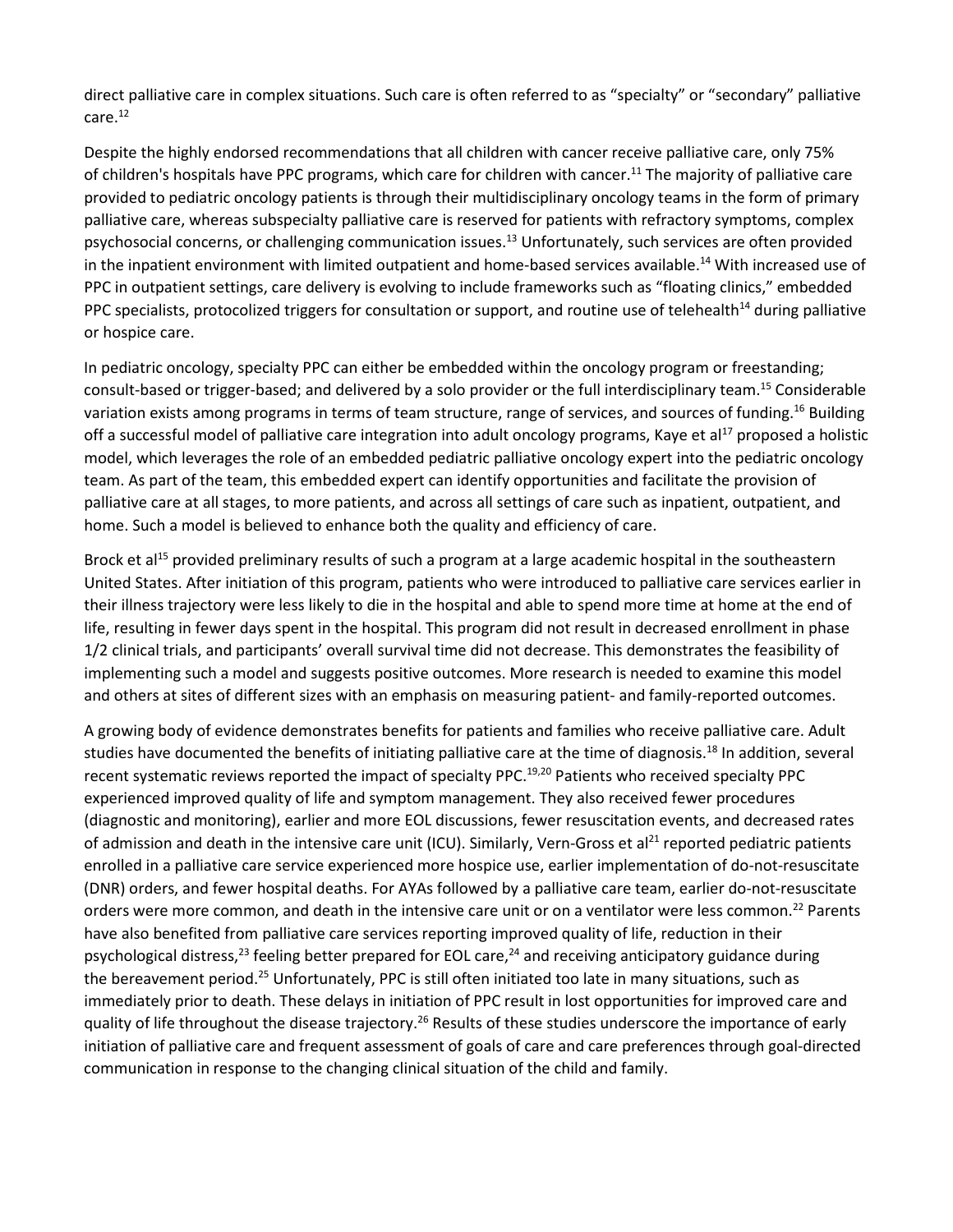## Pediatric Palliative Care in Practice

Throughout the cancer trajectory, pediatric oncology nurses provide developmentally appropriate care to patients. When patients do not understand their disease or treatment and side effects, nurses provide education in a language that facilitates learning. Similarly, pediatric oncology nurses have opportunities to introduce the philosophy of palliative care at diagnosis, using developmentally appropriate language, and to help their patients and families build an understanding of the PPC resources and support available as disease progresses.

#### Quality of Life

Fundamental goals of palliative care include a focus on symptoms and quality of life. Mitigating suffering at any point throughout the disease continuum is the core of palliative care. The time of diagnosis of a new pediatric oncology patient is characterized by fear, uncertainty, and loss, followed in rapid succession by the side effects of chemotherapy or other cancer-directed therapies. Such side effects include nausea, vomiting, anorexia, other gastrointestinal complaints, pain, and depression. See Table 1 for symptoms that are commonly managed in the context of PPC. Studies of patients and parents highlight their expectation that quality of life should be a high priority from the beginning, emphasizing the need for early palliative care involvement.<sup>27</sup> At the other end of the disease continuum, suffering may be greatest for patients at the end of life, compromising quality of life. When palliative care is actively engaged throughout the illness trajectory, patients and families are better prepared for future events, participate more in advance care planning, and suffering is reduced.<sup>24,28</sup>

Table 1. Common Symptoms Managed in Pediatric Palliative Care.

| Neurological            |
|-------------------------|
| Delirium                |
| Agitation               |
| Restlessness            |
| Insomnia/Somnolence     |
| Anxiety                 |
| Confusion               |
| Dysphagia               |
| Clonus                  |
| Seizures                |
| Depression              |
| <b>Respiratory</b>      |
| Oral secretions         |
| Cough                   |
| Dyspnea                 |
| Fluid overload          |
| <b>Cardiovascular</b>   |
| Fluid overload          |
| Genitourinary           |
| Incontinence            |
| <b>Gastrointestinal</b> |
| Nausea/Vomiting         |
| Constipation            |
| Anorexia/cachexia       |
| Diarrhea                |
| <b>Ascites</b>          |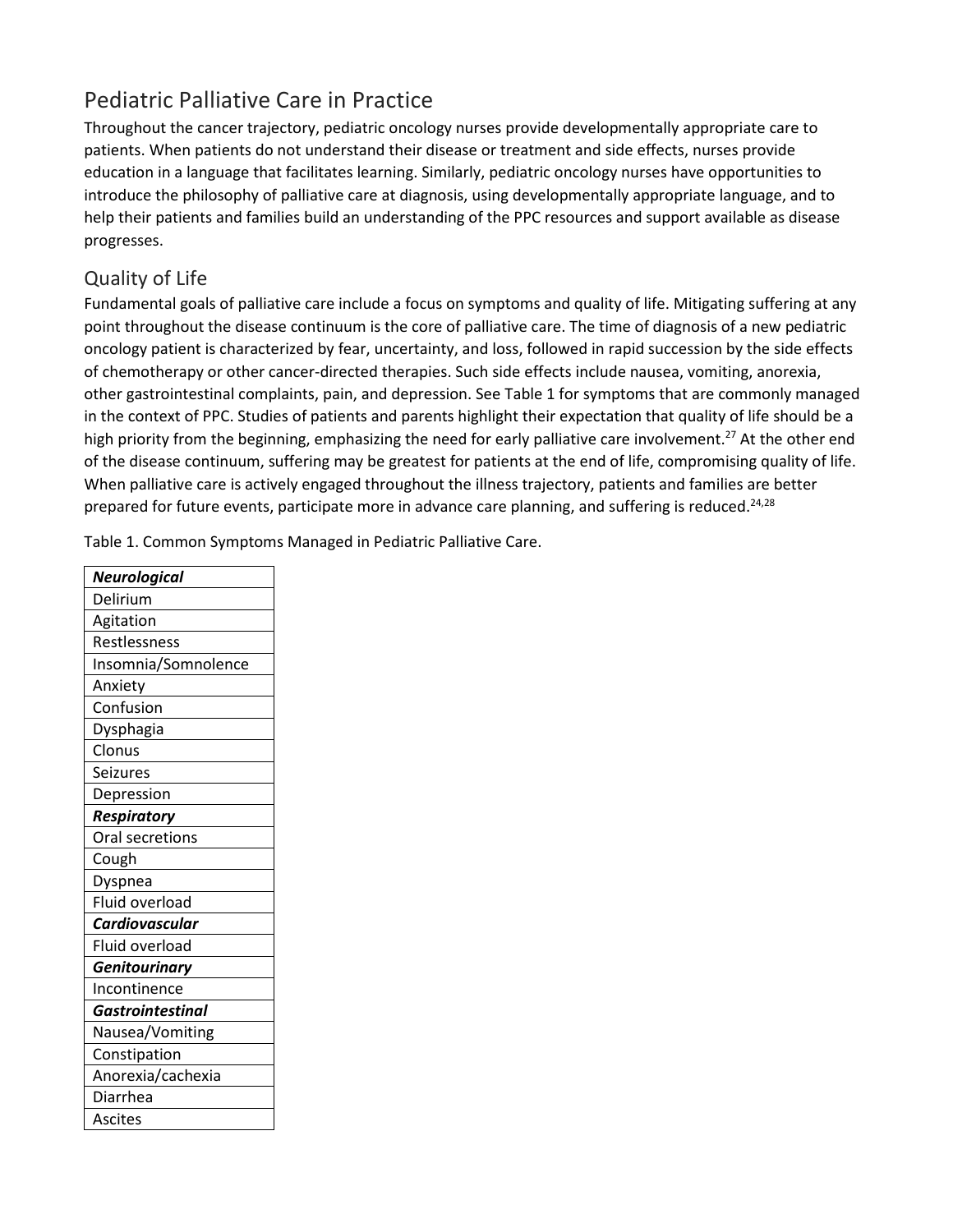| Obstruction           |  |  |
|-----------------------|--|--|
| Incontinence          |  |  |
| <b>Integumentary</b>  |  |  |
| Pruritus              |  |  |
| Skin breakdown/wounds |  |  |
| Temperature changes   |  |  |
| General               |  |  |
| Pain                  |  |  |
| Fatigue               |  |  |
| Fever                 |  |  |
| Infections            |  |  |
|                       |  |  |

#### Communication and Decision-Making

A core tenet of PPC within oncology is the facilitation of patient and family-centered communication. Improved communication is reported by families who receive PPC.<sup>29</sup> Quality communication and the need for decisionmaking support occur at different time points throughout the illness experience but are of particular importance at the cessation of cancer-directed treatment when considering salvage chemotherapy, experimental therapies (phase 1 clinical trials), and palliative chemotherapy or radiation therapy. Within pediatric oncology, Sisk et al<sup>30</sup> have described eight unique purposes of communication: "(1) building relationships, (2) exchanging information (3) enabling self-management (4), making decisions (5) managing uncertainty (6) responding to emotions (7) providing validation (8) and supporting hope." When considering these purposes, it is clear that developing effective lines and styles of communication among clinicians, patients, and families are essential.<sup>31</sup>

Parents value open dialogue and desire to be fully informed about their child's situation and care. Further, they want to be involved in a continuous dialogue with the care team where they can express their opinions, share their experiences, and safely express their fears and potential limitations as a care partner. These discussions should be carried out respectfully, using language that is comprehensible to the family, avoiding unnecessary medicalized jargon, and using interpreters where appropriate.<sup>32</sup> If bad news is to be delivered or discussed, families prefer a member of the team who is familiar with them to participate.<sup>32, 33, 34</sup> For these difficult conversations, health care providers must be thoughtful and sensitive in how they deliver information and in their choice of language. See Table 2 for communication guidance throughout the disease trajectory.

| <b>Suggested Phrases</b>                      | Rationale                                                     |
|-----------------------------------------------|---------------------------------------------------------------|
| At time of diagnosis:                         |                                                               |
| "What did the team share with you today?"     | Explore what the family heard and understands; allows for     |
|                                               | any clarification.                                            |
| "Given what you've heard from the team, what  | Allows for a better understanding of what the family's hopes  |
| makes you most hopeful?" "What worries you    | and worries are; further clarifies the family's perception of |
| the most?"                                    | the information.                                              |
| "I can see this is not what you expected to   | Naming the family's emotion can help to develop trust and a   |
| hear" or "I can see this is difficult news to | relationship with the family.                                 |
| hear."                                        |                                                               |
| "It is so clear how much you love her."       | Providing respect statements to the family shows empathy.     |
| Silence                                       | Allows time for the family to process the information shared  |
|                                               | and allow space for their emotions.                           |
| When curative treatments are no longer        |                                                               |
| available:                                    |                                                               |

Table 2. Empathic Communication Throughout the Illness Trajectory.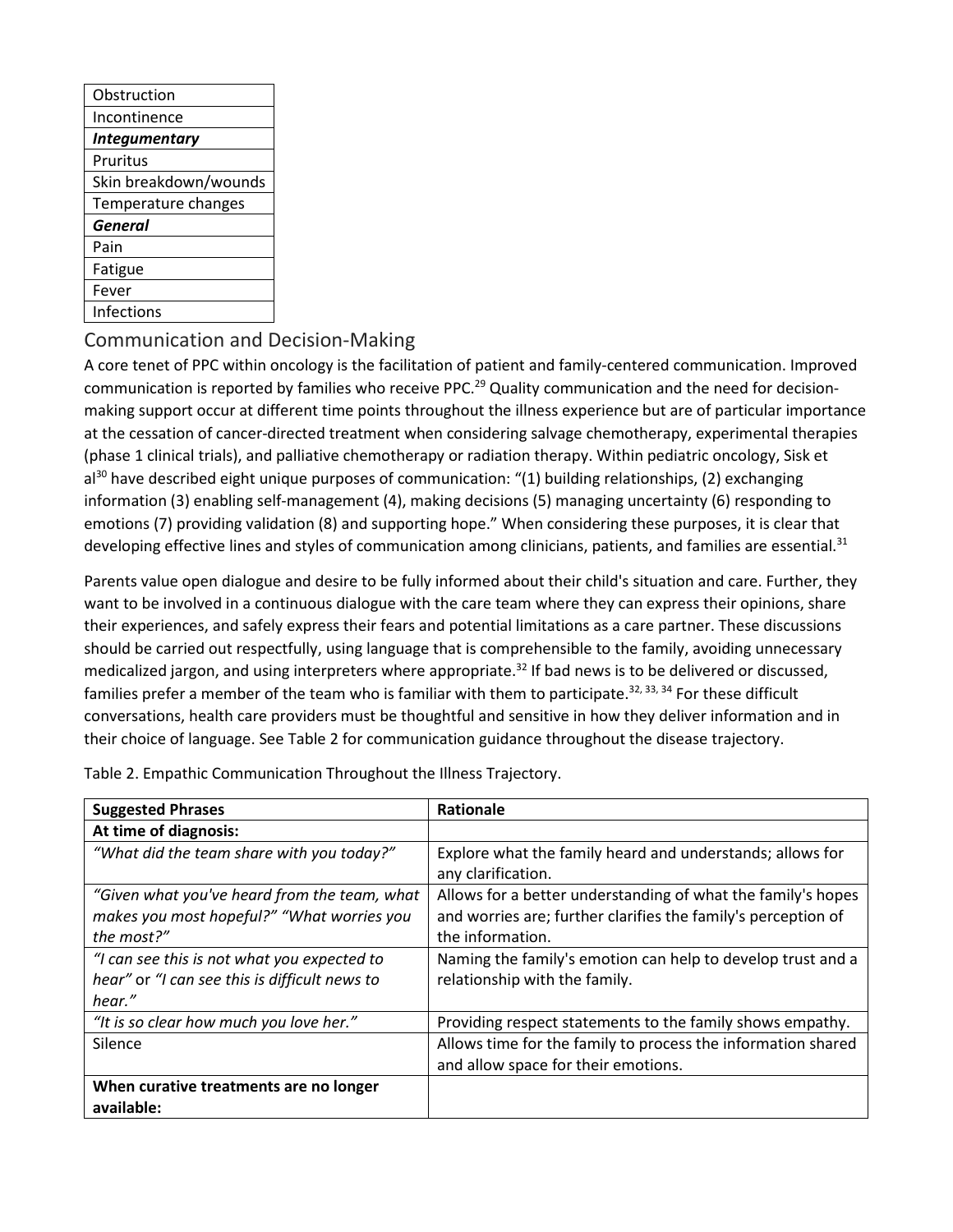| "I wish there were therapies available to treat   | Align with the family's hopes and says "no" without saying     |
|---------------------------------------------------|----------------------------------------------------------------|
| the cancer."                                      | "no."                                                          |
| "I worry that doing more treatments will not      | Provides a level of concern without certainty to help align    |
| allow him to stay out of the hospital like he's   | with the family's hopes.                                       |
| wanting."                                         |                                                                |
| "I wonder if you've thought about what would      | A way of entering difficult conversations or to explore if a   |
| happen if he doesn't get better?"                 | family has considered an option beyond cure.                   |
| "Given what you've heard today, I wonder if       | Allows for a better understanding of what the family's hopes   |
| you could share with me what are you hoping       | are, begins to identify the family's goals of care and what is |
| for?" "What else are you hoping for?"             | important to them if cure is not possible.                     |
| At end of life:                                   |                                                                |
| "I wish there was something we could do to        | Helpful when the family is struggling to not initiate          |
| change this. I'm going to continue to monitor     | resuscitative efforts; allows the family to know the condition |
| him to make sure he is comfortable; would you     | cannot be reversed, that the child is actively dying and       |
| like to hold him as he is dying?"                 | provides them with an active plan of "doing something."        |
| "I can't even begin to imagine how difficult this | Provides the family comfort in knowing they are not alone.     |
| is. Is there something we can do to be helpful    |                                                                |
| right now?"                                       |                                                                |
| <b>Phrases to avoid:</b>                          | <b>Phrases to use instead:</b>                                 |
| "Withdraw care" - we never stop caring for        | Redirection of care                                            |
| our patients.                                     |                                                                |
| "There's nothing more we can do."                 | "We will focus on those interventions which provide comfort    |
|                                                   | and maximizes his quality of life."                            |
| "I understand how you feel."                      | "I can see how difficult this is for you."                     |

Clinician concerns about the potential effects of communicating prognostic information have been described in the literature.<sup>35, 36, 37</sup> Yet when queried, parents report wanting accurate prognostic information using numeric values.<sup>38</sup> They do not want to hear nonspecific words, such as, "infrequent," "uncommon," "moderate," or "reduced," which may have different meanings for different people. Even if the prognosis is poor and considered upsetting, parents describe wanting reliable and accurate prognostic information, which helps them maintain hope<sup>39</sup> and supports their ability to trust the health care team.<sup>40</sup>

#### Unique Needs of Adolescents and Young Adults

In providing palliative care to AYAs, their unique stage of development, $41$  decision-making, and communication needs must be taken into consideration. Many adolescents prefer to be involved in treatment decisionmaking,<sup>42, 43, 44, 45, 46, 47</sup> but even for those who do not, they still prefer to be informed about their care.<sup>42,47</sup>

Although many clinicians have previously excluded adolescents from ACP discussions, research has documented the benefits of involving adolescents in ACP.<sup>48, 49, 50</sup> Lyon et al<sup>51</sup> developed and tested a three-session intervention, which engaged adolescents and their designated surrogates in the process of ACP. Results demonstrated that not only was it possible to have these conversations but also that discussing EOL situations reduced fear and anxiety instead of causing it. In addition, the ACP process was reported to be worthwhile by patients and surrogates, who described improved understanding of the adolescent's EOL wishes and treatment preferences. Adolescents who participate in ACP are more likely to receive early palliative care.<sup>51</sup> "Voicing My CHOiCES" and "My Wishes" are pediatric specific guides, available online, and can be used to facilitate these difficult discussions.<sup>52, 53, 54</sup> "Five Wishes" is an adult advance care planning guide, which is also available online.<sup>52</sup>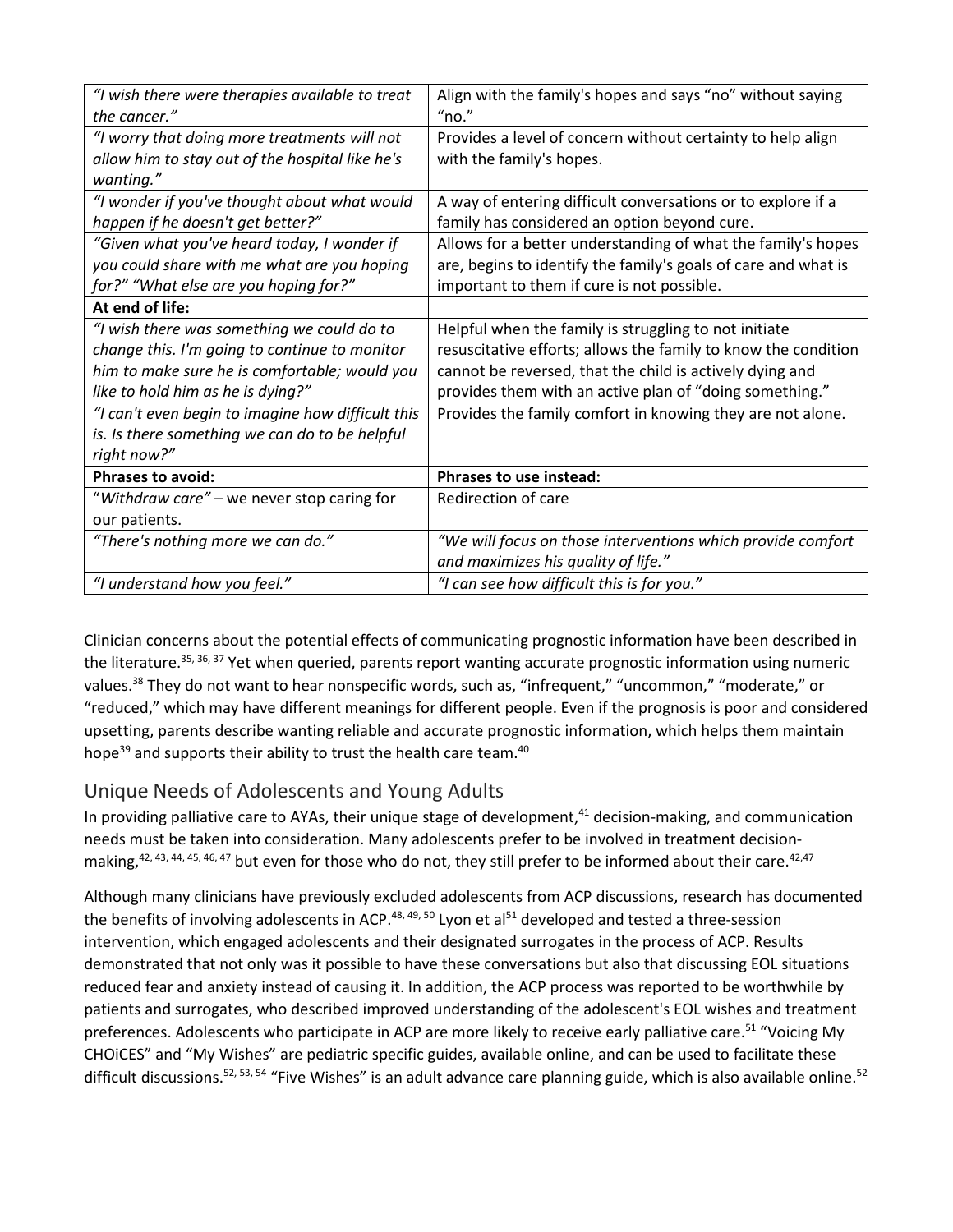# Clinical Vignette

#### Diagnosis and Introduction of Palliative Care

At 14 years of age, Ryan received his cancer diagnosis. At presentation, he described pressure and fullness in his lower abdomen, constipation, and frequent urination with urgency. When standard constipation therapy did not alleviate symptoms, his pediatrician ordered a computed tomography scan, which showed a large pelvic mass with paraspinal involvement. A surgical biopsy was performed, and pathology confirmed a diagnosis of Ewing sarcoma. Metastatic workup showed multiple, bilateral pulmonary nodules.

The oncology team spent considerable time with Ryan and his family ensuring they understood Ryan's diagnosis, prognosis, and the treatments required to treat his disease. They also spoke to Ryan and his family about including palliative care as part of his treatment and introduced them to the PPC team. The oncology team explained that the PPC team would be an adjunct to Ryan's treatment team, focusing on pain management, symptom control, and quality of life. As the PPC team included a psychologist and child life specialist, they were also prepared to address psychosocial distress as well as important developmental considerations. Ryan then embarked on a 9-month course of standard treatment with systemic chemotherapy, surgery, and radiation therapy. The PPC team was actively involved in his care throughout treatment. Important life events and milestones were considered when planning for admissions for inpatient chemotherapy. When his clinical condition allowed, alterations were made in therapy schedules so he could participate in events such as middle school graduation.

#### Relapse and Continuation of Palliative Care

During routine scan surveillance at 12 months after the end of his therapy, Ryan was noted to have relapsed disease with new masses found in his pelvis and lungs. Intensively timed chemotherapy was reinitiated with good response. Surgery was performed to remove the remaining pulmonary nodules, and chemotherapy finished after 1 year. Ryan was now 16 years old. The PPC team continued to be actively involved throughout Ryan's relapse therapy, ensuring his quality of life remained central to his treatment.

## Hospice and Concurrent Care

#### Hospice

The National Hospice and Palliative Care Organization (NHPCO) has defined hospice care as care provided to the patient with a terminal illness with less than 6 months to live.<sup>55</sup> This care includes an interdisciplinary team approach to EOL care. Curative therapies are no longer the goal of care for patients seeking hospice, rather comfort-focused goals including symptom management and relief from psychosocial and spiritual suffering are emphasized.<sup>55</sup> The American Academy of Pediatrics (AAP)<sup>9</sup> also emphasizes that EOL care should be aimed at relieving suffering, improving quality of life, and facilitating decision-making. The theme of quality of life and principles of palliative care are echoed throughout both organizations' definitions and standards of hospice care.

#### Concurrent Care

In 2010, the Patient Protection and Affordable Care Act (Section 2302) in the United States made provisions for those younger than 21 years of age with Medicaid or Children's Health Insurance Program (CHIP) within the last 6 months of life to continue to receive disease-directed therapies along with hospice care. Such an approach to care is referred to as "concurrent care."<sup>56</sup> The goal of concurrent care is to provide the full interdisciplinary, holistic team approach that hospice and palliative care afford, while allowing patients to receive diseasedirected therapies. This approach provides patients and families with a means of hope, balancing treatment with quality of life.<sup>57</sup> Concurrent care aims to reduce physical, psychological, and spiritual suffering; all of which are important aspects of both palliative and hospice care.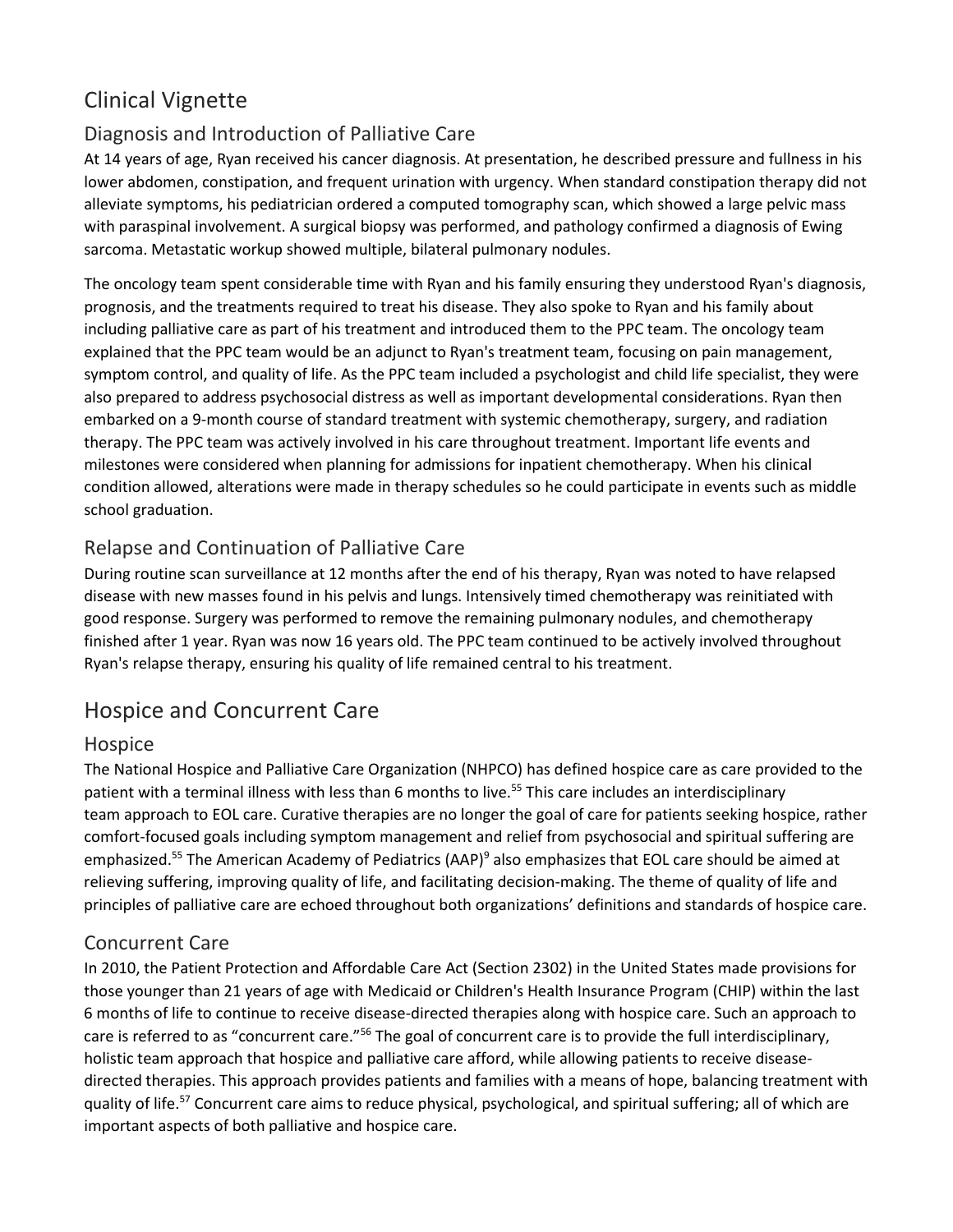Pediatric patients receiving hospice and concurrent care must also have their developmental needs addressed. The use of Child Life Specialists as part of the interdisciplinary team is an important aspect in pediatric hospice and concurrent care. Recognizing and incorporating this into EOL care for children allows care to be more tailored to the patient and the family.<sup>58</sup>

#### Hospice and Concurrent Care in Practice

Patients with advanced cancer and their families often face the relatively mutually exclusive priorities of pursuing more cancer-directed therapy while also wishing to prioritize quality of life. Parents may cite several reasons to continue cancer-directed therapies despite advanced cancer. Such reasons include continued hope for cure, prolonging life, relief of symptom burden, and fear of foregoing chemotherapy even when cure is not an option.<sup>59, 60, 61</sup> Hope is commonly expressed by children and families in pediatric oncology and is often linked to an expectation of a favorable prognosis or cure.<sup>59,62,63</sup> The object of a patient or family's hope can change over the course of an illness and remain even at the end of life.<sup>64, 65, 66</sup> Two categories of hope, future-oriented hope and present-oriented hope, have been described in parents of children with cancer. Future-oriented hope involves hope for a cure and treatment success, hope for a miracle, and hope for more quality time with the child. Present-oriented hope involves hope for each day and each moment and a hope for no pain and suffering.<sup>61</sup> Parents often recognize their hope for a cure may differ from their expectations of what is likely to occur and are able to hold both hope for a cure and a hope for their child's well-being and minimal suffering.<sup>59,61,63</sup> Directly asking about this with a question such as "What are you hoping for today?" can be useful.<sup>67</sup> Understanding what is being hoped for by the family and nurturing hope rather than simply judging whether a hope is realistic can be an empathetic approach.<sup>68</sup>

The availability of concurrent care may ease parental concern for choosing between their hope for cure in continued therapy and hope for their child's minimal suffering and improved EOL care.<sup>57</sup> With care coordination between the child's pediatric specialists and hospice team, the patient can continue to pursue curative-based therapies while receiving home-based hospice support to address distressing symptoms and building rapport with the patient and family before end of life. Should the cancer not respond to therapy and symptoms worsen, hospice services are already in place and can more easily transition to EOL care. Concurrent care allows for the greatest level of care and health of the child while minimizing suffering from physical, emotional, psychological, and spiritual distress. In addition, it delivers emotional support to parents to avoid them making difficult decisions to forgo further therapies for their child, while ensuring the child's symptoms and quality of life are addressed.<sup>57</sup>

One of the greatest benefits of hospice is the ability to provide symptom management and emotional support to patients and families in their home. This allows patients to be with their loved ones in the surroundings they are most comfortable while ensuring their symptoms are well-controlled, which allows them to better participate in activities they enjoy. When considering hospice enrollment, one must ensure that the goals of hospice align with the patient's and family's goals of care. Some families may wish to seek hospitalization if it is considered necessary for the child, while others may state it is of great importance for them to remain at home and to avoid hospitalization, even if this results in a shortened life for the child. If a family prefers to seek inpatient admissions for most symptom management needs, the patient and family will fail to receive the full benefits of hospice care. In these situations, it may be appropriate for the patient to continue to receive curative treatments and symptom management with palliative care without enrolling in hospice care until the patient's condition worsens. Although concurrent care allows for the family to continue to pursue curative-based therapies, it is important to ensure the family's goals of care align with the hospice care plan.

When establishing the patient's and family's goals of care, each patient and family should be approached with curiosity to truly understand what is important for the dying child and family. When English is not the primary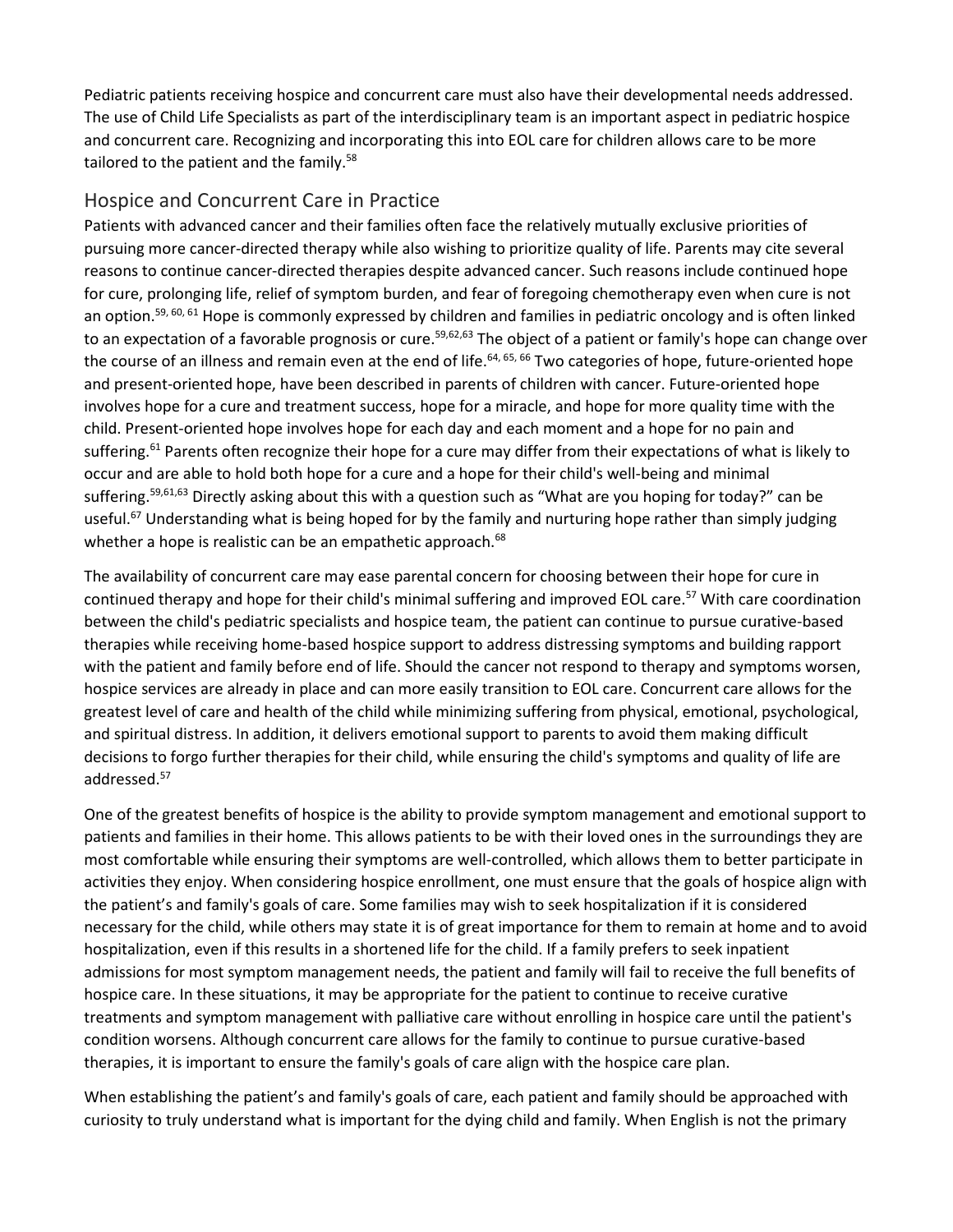language, an interpreter should be engaged to ensure that the patient and family understand their options and have the opportunity to discuss questions and process emotions. Language barriers that interfere with understanding have been demonstrated to contribute to parental sadness and distress long after their child's death.<sup>69</sup> Understanding family structure and the role of each family member can help guide EOL conversations. The nurse should inquire about cultural values and spiritual beliefs that may influence EOL decisions, preferences for care, and meaning-making activities or rituals that are important prior to death. Whenever possible, families should be encouraged to participate in healing practices or rituals that promote meaning at end of life (eg, special cloths, herbs, prayers, chants, traditional healers, lighting candles, pouring holy water on bed, placing patient on the ground instead of in a bed, or using traditional healers). Finally, the child and family should be asked about the preferred location for the child's death because this can vary among different cultures and religions. For example, in the Chinese culture, some believe death in the home is bad luck, whereas others believe one's soul will be lost if a person dies in the hospital.<sup>70</sup>

Some families wish to remain home with hospice services, others may wish to be admitted to a freestanding hospice facility, and yet others may wish to be admitted to the hospital for their EOL care.<sup>29</sup> The availability of a freestanding hospice facility varies by geographic location and may not be available in many areas. A home death allows the child to remain in familiar surroundings, maintains a sense of normalcy, promotes autonomy and privacy, and allows for a greater sense of control.<sup>29</sup> Yet, patients and families cite many reasons for not wishing to receive EOL care at home. Reasons include concern for the lasting impact on siblings, memory of the child's death occurring in the family home, concern for being alone when the child dies, or fear of being unable to effectively manage the child's symptoms to keep them comfortable.<sup>29,71</sup>

Some children find comfort in returning to the unit where their cancer care was provided, surrounded by the nurses and medical team who they know and trust. If the hospital is the preferred site of death, the child can continue to receive home-based hospice services to manage their symptoms with the plan to be admitted to the hospital as the child begins to transition to end of life. However, if the child dies before being transferred, hospice is available to provide support to the family and postmortem care to the child. Patients and families may initially feel they wish to transfer to the hospital for EOL care because they are not yet familiar with their hospice team but may change their minds when the time approaches. Similar to introducing palliative care services early in the patient's diagnosis, enrolling a patient into hospice when he or she becomes eligible allows time for the family and child to develop a relationship and trust with their hospice team.

Providing family-centered care that is culturally sensitive is integral to hospice and concurrent care because services are provided to not only the child but also the family, addressing the needs of the child-family unit together. <sup>56,70,72</sup> Caring for the family extends beyond the child's death and includes bereavement services for families. In addition, legacy-building activities that include both the child and family can provide emotional comfort for the family following the child's death. Such legacy-building activities may include journals or drawings done by the child or handprints and footprints of the child for the family to keep.<sup>58</sup> Nurses can play an active role in encouraging legacy-building activities and should collaborate with other members of the health care team including Child Life, Social Work, and/or Psychology to ensure that such activities are offered to children and their families.

Bereavement care is part of the continuum of palliative care. The needs of the family do not end when the child dies<sup>73, 74, 75</sup> Providing support to families might include follow-up telephone calls from team members, support groups, counseling, or arranging an annual Day of Remembrance.<sup>76</sup>

#### Insurance Regulations, Billing, and Medication Coverage

"Concurrent Care for Children" mandates that all US state Medicaid plans finance both curative and hospice services to children younger than 21 years of age.<sup>77</sup> To be eligible for concurrent care, a physician or advanced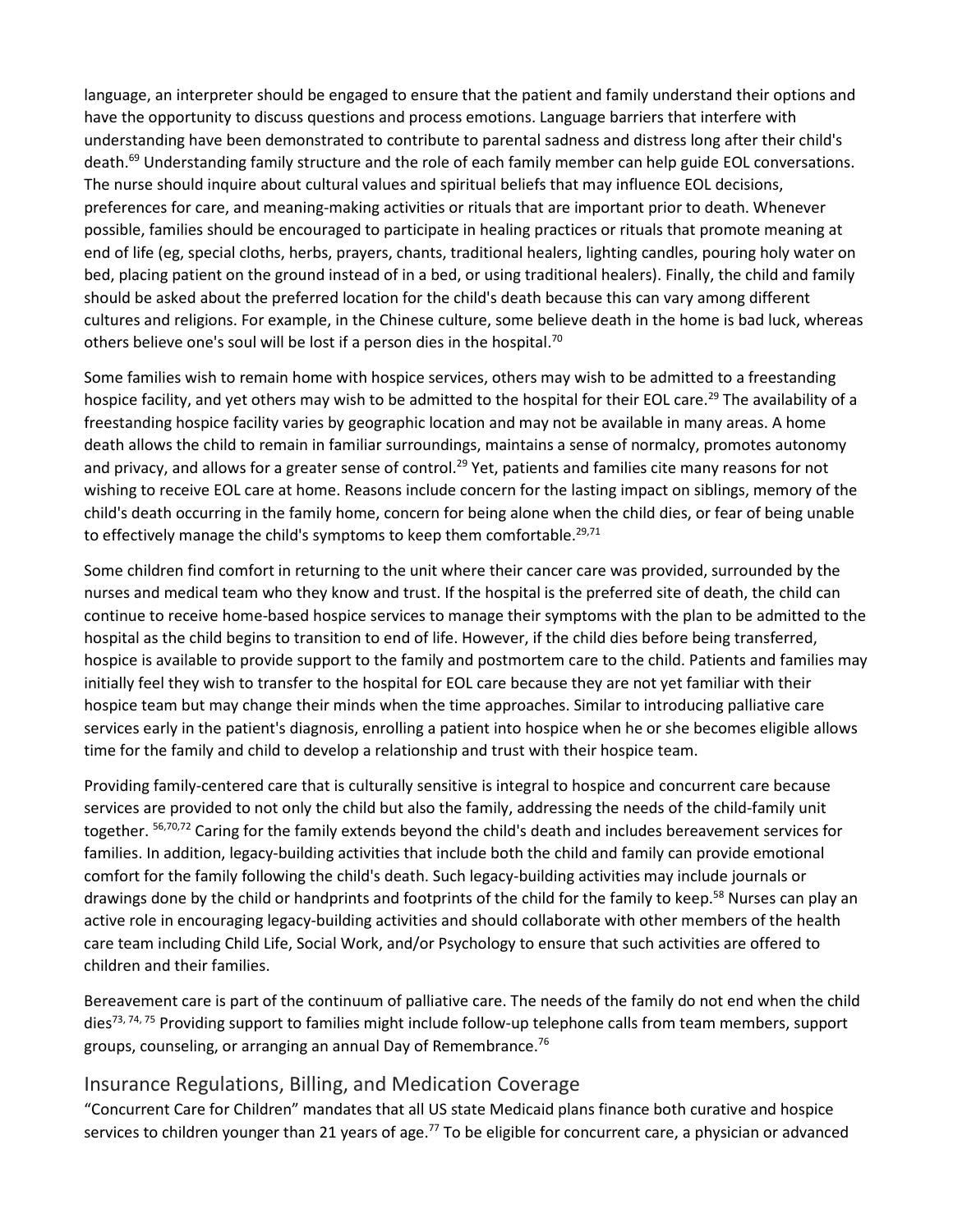practice registered nurse must certify that the patient is within the last 6 months of life. Concurrent care for children is not available to those who are privately insured or those without insurance. In addition, concurrent care does not include children receiving EOL care in an acute care/inpatient setting but is rather community- or hospice-based.<sup>57</sup> Despite concurrent care being enacted more than a decade ago, its implementation into state Medicaid plans occurred from 2010 to 2017 with significant variability in how it was implemented from state to state.<sup>56,77, 78, 79</sup> Furthermore, it remains common for pediatric specialists and hospice clinicians to be unaware of concurrent hospice care.<sup>56</sup> This provides an opportunity for oncology nurses to become knowledgeable about their state regulations and share their knowledge with patients, families, and other members of the health care team.

With concurrent care, a hospice provider is not responsible for the cost of "life-prolonging treatments, medications prescribed by non-hospice providers/subspecialists, or any aspect of the patient's medical care plan that is focused on treating, modifying, or curing a medical condition (even if that medical condition is also the hospice-qualifying diagnosis)."<sup>80</sup> The hospice physician is responsible for identifying the hospice-related and unrelated diagnoses as well as indications for current medications. Hospice is responsible for covering any medications needed to manage symptoms related to the hospice diagnosis and plan of care, such as analgesics, antiemetics, anxiolytics, and anticonstipation agents.<sup>78,80</sup> Life-prolonging therapies and hospice services are billed and reimbursed separately to allow for concurrent services.<sup>80</sup>

In the United States, all children with a life expectancy of 6 months or less may enroll in hospice to receive family-centered care to assist with symptom management, psychosocial care, respite, and bereavement support, regardless of eligibility for concurrent care. Occasionally, private insurances will allow for some curative-based therapies to coexist with hospice. It is important for the hospice agency to verify what therapies the patient's insurance will cover in addition to hospice services. The hospice program is responsible for providing and billing the insurance provider for those medications aimed at managing symptoms such as analgesics, antiemetics, anxiolytics, and anticonstipation agents. Given the general uncertainty that remains with hospice services and availability of concurrent care, it is important for pediatric specialists and hospice agencies to collaborate and work with families to ensure appropriate services are available to the patient to avoid any issues with the patient's payor source.

# Clinical Vignette Continued

#### Ryan's Second Relapse: Introduction of Hospice and Concurrent Care

Eight months after Ryan completed his relapse therapy, he was admitted for lower back pain and numbness and weakness in his lower extremities. Once admitted, he confided to the resident physician providing care to him that he had noted weakness and "clumsiness" for several weeks and feared relapse but did not want to worry his parents. He hid his symptoms from his parents. He also began to have difficulty urinating and completely emptying his bladder and experienced constipation. Again, he chose not to tell his parents of these symptoms out of concern for their feelings. He did not want to cause them worry or stress.

Recognizing the distress Ryan was feeling, the nurse caring for him asked the Child Life Specialist to provide Ryan with additional emotional and social support. The resident shared Ryan's new symptoms with the primary oncologist. A computed tomography scan was ordered, which revealed widespread metastatic disease in his abdomen and lungs. A follow up positron emission tomography scan showed multiple bones were also now involved. The oncologist shared this information with Ryan and his family with the PPC team present. The oncologist explained that given the presence of widespread relapsed disease, there were no options for curative therapy. Life expectancy was felt to be less than 6 months. Ryan and his family were devastated.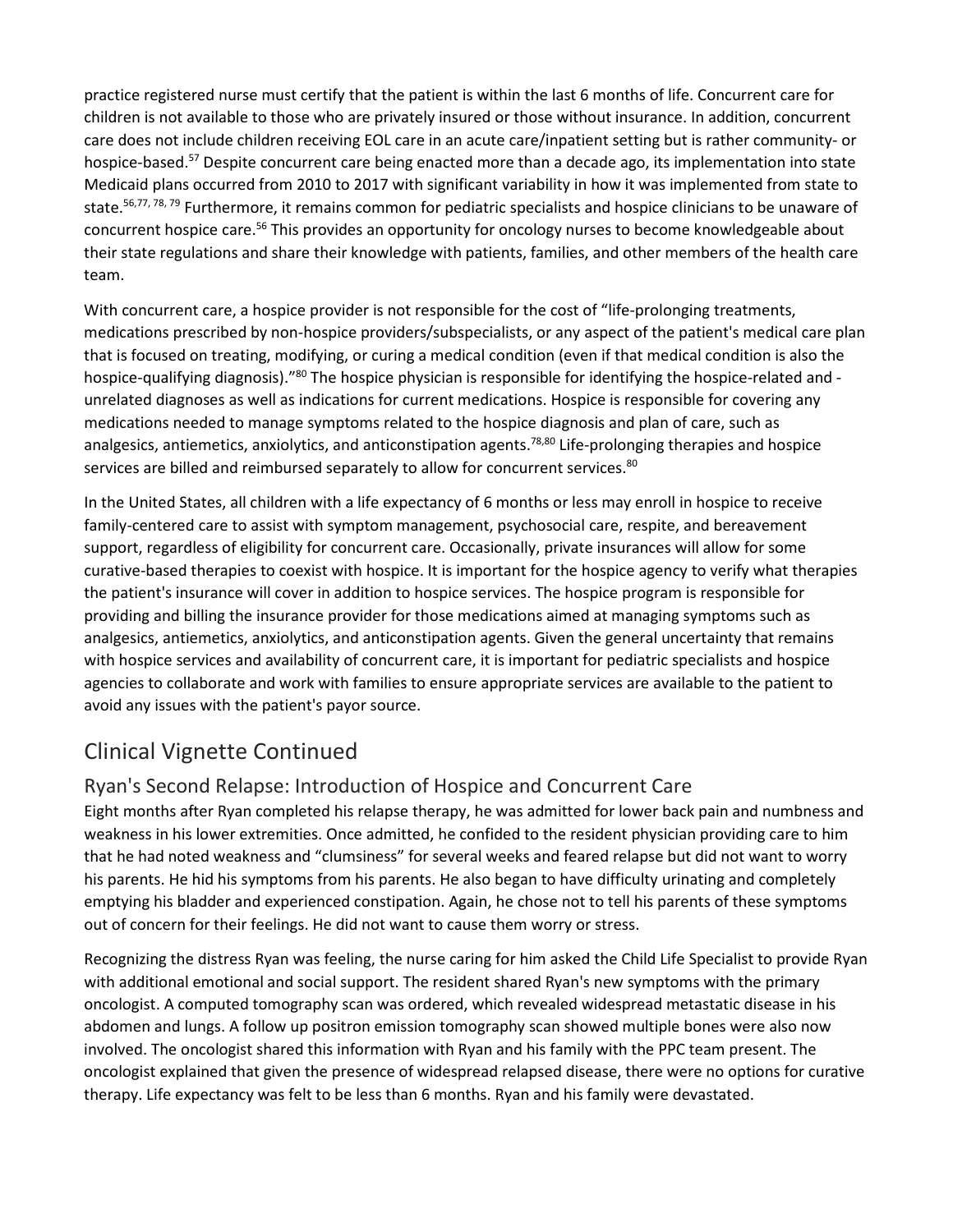Palliative chemotherapy, phase 1 therapy, and hospice care were discussed as potential therapeutic approaches. The family was adamant that hospice was "out of the question" because they "were not giving up" and decided that Ryan would enroll in a phase 1 trial that involved a new oral agent that would be taken twice daily. The PPC team recognized that Ryan had Medicaid as a payor source and discussed that Ryan was eligible for concurrent care. The PPC and oncology team explained that concurrent care allows Ryan to continue to receive diseasedirected therapies, like the phase 1 agent, while also getting the benefits associated with hospice care. The family and Ryan liked this idea because neither were ready to "just give up," yet they admitted the services offered by hospice including pain management, counseling, chaplaincy, and spiritual care were important to them and allowed them to keep Ryan home as much as possible. The family felt that concurrent care allowed them to focus on Ryan's quality of life while maintaining hope that continued therapy would offer Ryan more time and maybe even a miracle.

#### Disease and Symptom Progression

Five months after Ryan was enrolled in the phase 1 trial, he experienced significant progression of disease. During those 5 months, he enjoyed many periods of good pain control that allowed him to go on his "Make a Wish" trip and to travel to attend an out-of-state family reunion. He had a wonderful time with aunts, uncles, cousins, parents, and siblings. His girlfriend of 2 years was also part of the trip. He even learned to drive a truck on the pastures at his uncle's farm.

On his return from this trip, the pain increased, and his bowel and bladder symptoms and lower extremity weakness returned. Scans showed significant progression of disease. He was taken out of the phase 1 trial, and he and his family together decided to remain on hospice care and not pursue additional disease-directed treatments. They were guided in this decision-making process by their primary oncology team and the PPC team. They felt comfortable with their decision and expressed relief that Ryan would remain in the care of clinicians who had cared for him from the beginning. Two weeks after stopping phase 1 therapy, Ryan died peacefully at home surrounded by his family. His family later remarked that the support they received throughout his care from both oncology and the PPC team had been instrumental in providing them with the confidence and peace they needed at this difficult time. They appreciated the bereavement follow-up the PPC team offered to them, their other children, and even Ryan's girlfriend.

## Barriers to Accessing Pediatric Palliative and Hospice Care

Although the number of palliative care programs in children's hospitals in the United States has risen considerably over the past 20 years, barriers continue to limit access and expansion of PPC and hospice services. Dahlberg et al<sup>81</sup> identified an insufficient number of programs and late referrals as the two most prominent factors impeding access to palliative care in the United States. Most PPC programs require a referral from the primary team, in this case, the primary oncology team, for patients to access palliative care services. The primary oncologist, therefore, serves as a gatekeeper and may be unwilling to consult the palliative care team or a palliative care provider embedded within their program. To initiate referrals, pediatric oncologists must have an awareness of the benefits of palliative care and a willingness to discuss it with their patients and families.<sup>82</sup> Although perceptions are changing, many providers still equate palliative care with hospice or EOL care, seeing it as an approach distinct from curative therapy and not recognizing the value of the extra layer of services that palliative care can provide. Unfortunately, when palliative care is introduced late in the illness trajectory, it reinforces to patients, parents, and other members of the health care team that palliative care is reserved for patients with poor prognoses.

Another major barrier limiting the expansion of palliative care services is the lack of financial support. Despite an Institute of Medicine<sup>12</sup> report from almost 20 years ago encouraging both private and public insurance plans to support and reimburse services provided as part of comprehensive models of palliative care,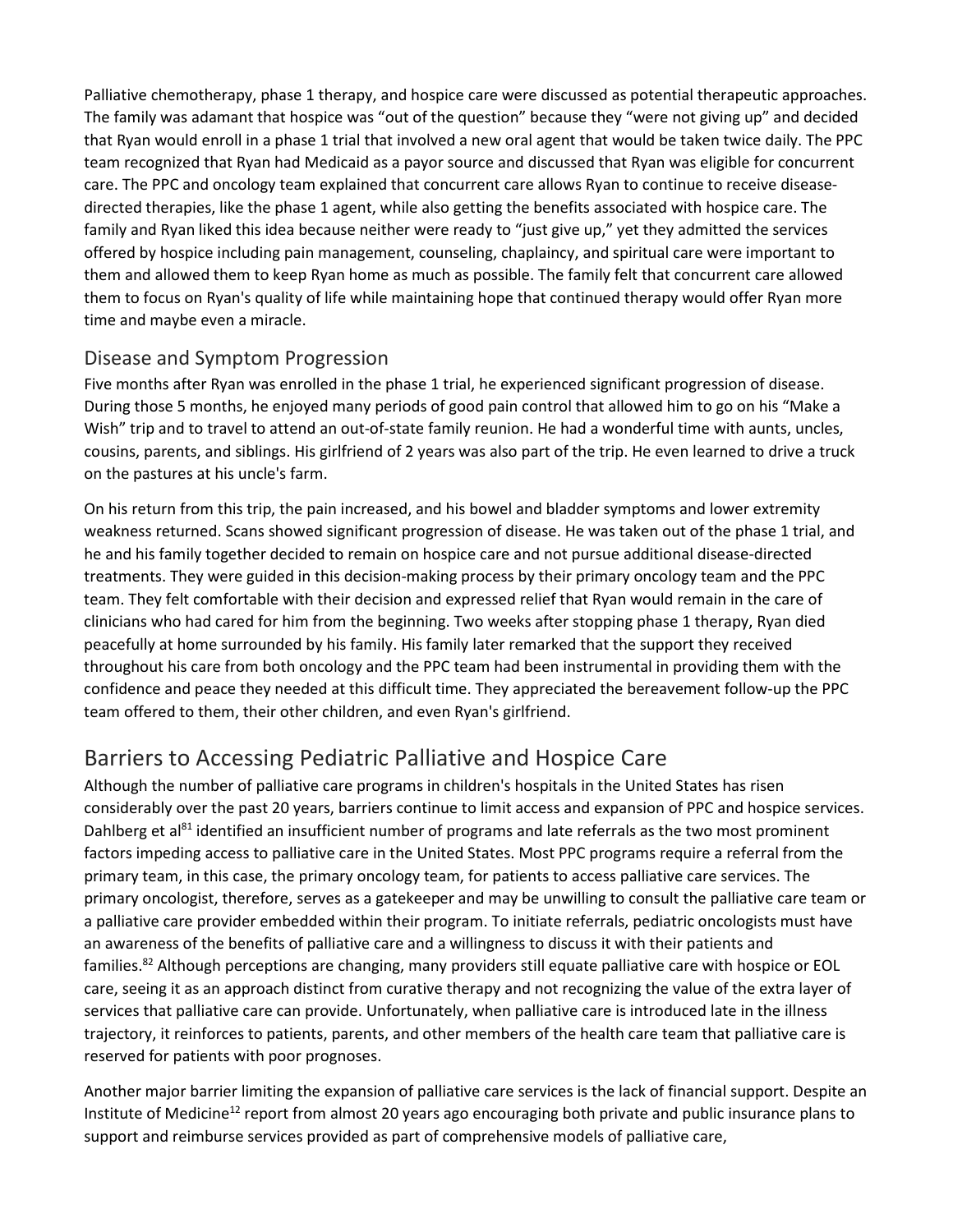billing reimbursement remains limited. Further, benefits provided by state Medicaid and Children's Health Insurance Program and state-mandates for private insurance plans vary by region, making it difficult for families and health care clinicians alike to know what services are available to them.<sup>82</sup> Thus, limited financial support restricts program development and the services that can be offered.

Most pediatric patients with cancer (52%) in the United States are covered by private, employer-sponsored health plans.<sup>83</sup> These private health insurance plans are the least regulated and tend to cover the least amount of palliative services. Although inpatient palliative care services are generally covered, $12,82$  outpatient services are covered on a limited basis. Typically, home health care services including nursing visits are included, but the number of visits may be capped.

Several barriers exist to children receiving hospice. First, an underestimation or even denial of the child's prognosis can delay access to hospice care. Also, a lack of understanding of the availability or utility of concurrent care can also delay hospice referral when appropriate. Only 10% of dying children in the United States receive hospice care, primarily through adult hospice organizations.<sup>84</sup>

A significant obstacle in obtaining quality pediatric hospice care is access to services.<sup>85</sup> Hospices generally provide coverage to a particular area and often designate coverage by county. However, many counties across the United States might lack adequate hospice coverage, particularly for children.<sup>86,87</sup> In 2015, the National Hospice and Palliative Care Organization reported that 78% of US hospices service pediatric patients, but less than 20% of the hospice programs offer formal pediatric hospice services with staff trained in pediatrics. These hospices report serving between 1 to 30 pediatric hospice patients per year.<sup>84,88</sup>

An additional barrier to providing care includes lack of adequately trained personnel. Kaye et al<sup>84</sup> surveyed hospice nurses from three Southern states (N = 551) and found that more than 85% of respondents cared for pediatric patients infrequently (ie, several times a year, every couple of years, or never), and 77% reported a lack of formal training or resources in providing care to children in hospice. With limited exposure to pediatric patients and little training, hospice nurses reported a knowledge deficit in understanding pediatric pain and symptom management and how to address goals of care or EOL discussions with children and their families.<sup>84</sup> In addition to lack of knowledge and training, due to the low number of pediatric hospice patients serviced, agencies may not always have pediatric equipment and supplies available.<sup>86</sup> Therefore, due to inexperience and discomfort in caring for children along with an inability to provide appropriately sized equipment and supplies, hospices often decline services to infants and young children. Obtaining quality, age-appropriate, and developmentally appropriate hospice care for children and families can be challenging. Pediatric oncology nurses can extend their expertise in pediatric oncology care to hospice providers to help support and guide them in their care of children with cancer while in hospice.

#### Implications for Practice, Education, and Research

Nurses are well-positioned to advocate for the early integration of palliative care into the care of pediatric oncology patients. Such an approach, whether administered by the primary oncology team or in collaboration with specialty palliative care services, ensures that quality of life remains central and that goals of care are established and revisited throughout the illness trajectory. As educators, nurses can work with patients and families to correct any myths or misperceptions about both palliative and hospice care, explaining how both can complement the care they are already receiving by their primary oncology team. When a child with cancer enters a more terminal phase, nurses can help parents understand the concept of concurrent care and explain the potential benefits of this approach. Finally, nurses can embrace palliative care principles and embed them into their own practice.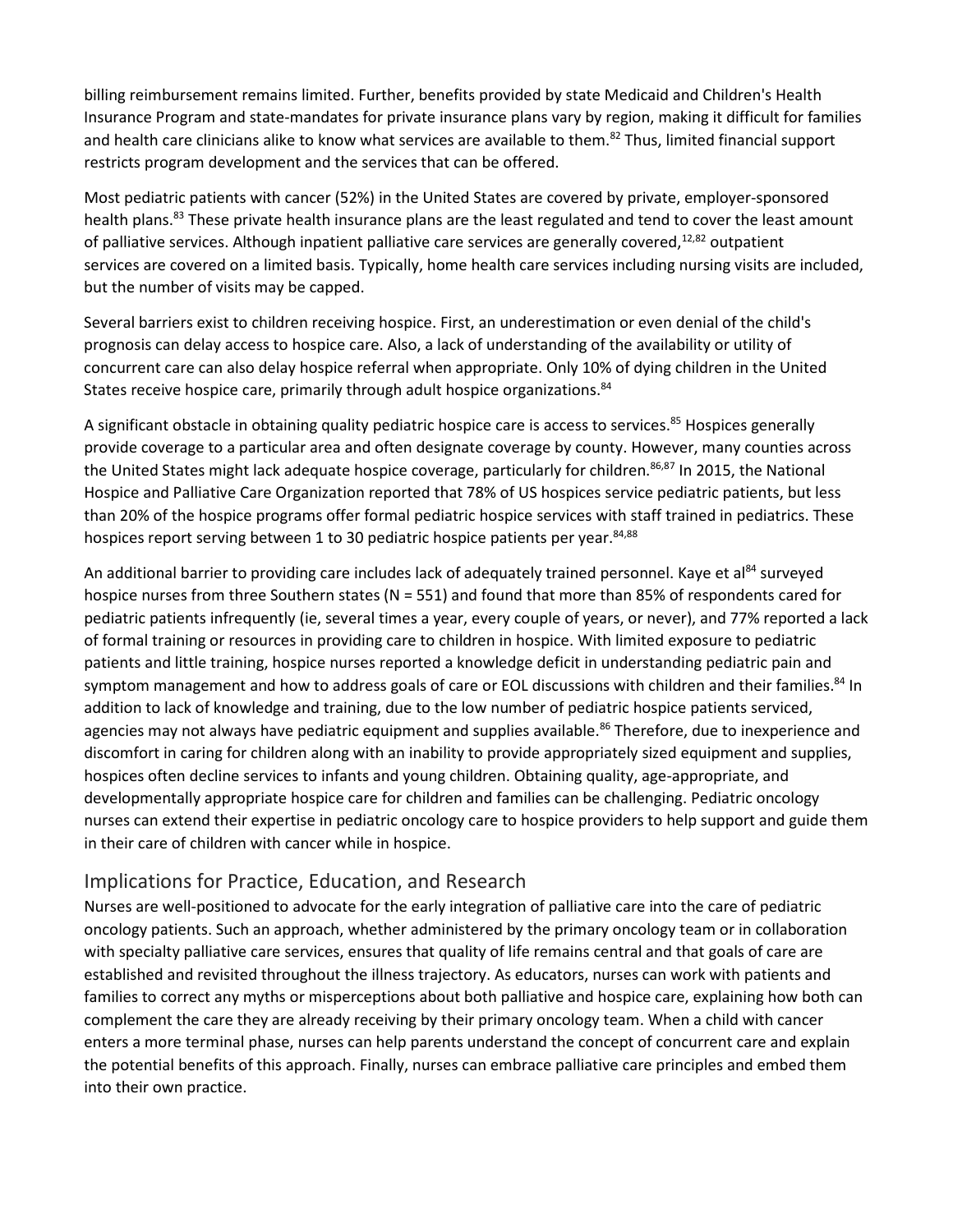When considering palliative care, nurses must work with interdisciplinary team members to assess and identify the unique cultural, religious, and spiritual needs of patients and families. Non-Western cultures such as indigenous or Eastern-oriented may have different expectations for communication, truth telling, comanagement, and other interactions. Therefore, individualizing care and determining how to best communicate with patients and their families is critical.89

To feel confident as an advocate for both palliative care and hospice care, nurses will require additional education and training. Recognizing this need, in 2016, the American Association of Colleges of Nursing (AACN) partnered with the End-of-Life Nursing Consortium (ELNEC) to develop competencies and curricula related to palliative care for undergraduate nursing students.<sup>90</sup> In 2019, similar competencies and curricula were developed for graduate-level nursing students.<sup>91</sup> Notably, these competencies have only recently been integrated into formal nursing education, leaving a large number of practicing nurses without such education. Fortunately, a number of other opportunities exist for nurses to enhance their knowledge and expertise related to both palliative care and hospice care. See Table 3 for a list of educational opportunities offered both inperson and online.<sup>92</sup>

| <b>In-Person</b>                     |                                                  |                                      |
|--------------------------------------|--------------------------------------------------|--------------------------------------|
| <b>Training</b>                      |                                                  |                                      |
| <b>Title</b>                         | Website                                          | <b>Description</b>                   |
| <b>Education in</b>                  | https://www.bioethics.northwestern.edu/programs  | An annual offering of 23 core and 2  |
| Palliative and                       | /epec/curricula/pediatrics.html                  | elective topics in pain and          |
| End-of-Life Care                     |                                                  | symptom management in pediatric      |
| Program (EPEC)                       |                                                  | palliative care taught as a          |
|                                      |                                                  | combination of distance learning     |
|                                      |                                                  | modules and in-person conference     |
|                                      |                                                  | sessions.                            |
| End-of-Life                          | https://advancingexpertcare.org/elnec            | Train-the-trainer format pediatric   |
| <b>Nursing</b>                       |                                                  | palliative care in-person curriculum |
| Education                            |                                                  | for nurses.                          |
| Consortium                           |                                                  |                                      |
| Pediatric                            |                                                  |                                      |
| <b>Palliative Care</b><br>Train-the- |                                                  |                                      |
|                                      |                                                  |                                      |
| Trainer (ELNEC-<br>PPC)              |                                                  |                                      |
| <b>Palliative Care</b>               | https://www.capc.org/palliative-care-leadership- | A national initiative of the Center  |
| Leadership                           | centers/                                         | to Advance Palliative Care (CAPC)    |
| Centers                              |                                                  | for yearlong palliative care team    |
|                                      |                                                  | mentoring with in-person visits,     |
|                                      |                                                  | webinars, and virtual office hours.  |
| Program in                           | http://www.hms.harvard.edu/pallcare/PCEP/PCEP.h  | Weeklong, in-person learning         |
| <b>Palliative Care</b>               | tm                                               | opportunities for clinician          |
| <b>Education and</b>                 |                                                  | educators who wish to become         |
| Practice (PCEP)                      |                                                  | expert in the practice and teaching  |
| <b>Pediatric Track</b>               |                                                  | of comprehensive pediatric           |
|                                      |                                                  | palliative care.                     |
| <b>Online Learning</b>               |                                                  |                                      |
| Title                                | Website                                          | Description                          |

Table 3. Educational Opportunities Relevant to Pediatric Palliative Care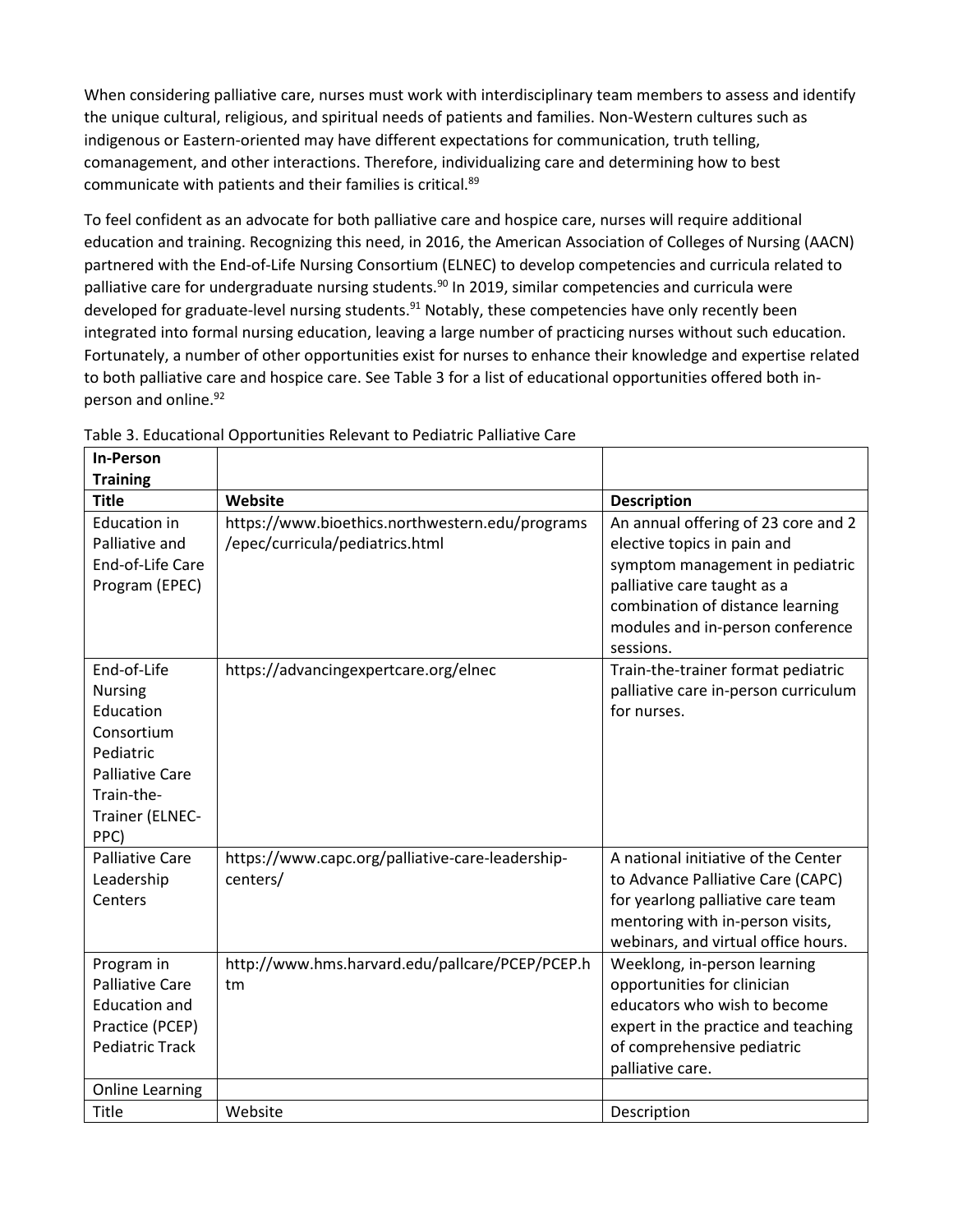| Association for<br>Children with        | http://www.togetherforshortlives.org.uk/profession<br>als/resources | Downloadable symptom control<br>guidelines, palliative care |
|-----------------------------------------|---------------------------------------------------------------------|-------------------------------------------------------------|
| Life-Threatening                        |                                                                     | commissioning reports, and patient                          |
| or Terminal                             |                                                                     | education pages.                                            |
| Conditions and                          |                                                                     |                                                             |
| <b>Their Families</b>                   |                                                                     |                                                             |
| (ACT)                                   |                                                                     |                                                             |
| Professional                            |                                                                     |                                                             |
| Resources                               |                                                                     |                                                             |
| The California                          | https://csupalliativecare.org/programs/pediatrics/                  | Curriculum for preparing palliative                         |
| <b>State University</b>                 |                                                                     | care professionals to care for                              |
| Institute for<br><b>Palliative Care</b> |                                                                     | pediatric-age patients (adult to                            |
| Center to                               | https://www.capc.org/training/                                      | pediatric education prep).<br>Online palliative modules to  |
| Advance                                 |                                                                     | include programmatic                                        |
| <b>Palliative Care</b>                  |                                                                     | development; team education; etc.                           |
| (CAPC)                                  |                                                                     |                                                             |
| Certified                               | https://advancingexpertcare.org/ItemDetail?iProduc                  | Online review course includes nine                          |
| Hospice and                             | tCode=OC615&Category=COURSE&WebsiteKey=b1b                          | modules designed to assist with                             |
| Palliative                              | ae5a7-e24a-4d4c-a697-2303ec0b2a8d                                   | preparation for the certification                           |
| <b>Pediatric Nurse</b>                  |                                                                     | exam. Topics include life-                                  |
| <b>Review Course</b>                    |                                                                     | threatening conditions in children,                         |
|                                         |                                                                     | pain and symptom management,                                |
|                                         |                                                                     | bereavement, professional issues,                           |
|                                         |                                                                     | and more.                                                   |
| Courageous                              | https://courageousparentsnetwork.org/                               | Collection of family-centric                                |
| Parents                                 |                                                                     | interactive modules thematically                            |
| Network                                 |                                                                     | searchable; provider portal                                 |
|                                         |                                                                     | contains meaningful topical                                 |
|                                         |                                                                     | education expertly prepared with                            |
|                                         |                                                                     | patient- and family-centric focus.                          |
| International<br>Children's             | https://www.elearnicpcn.org/                                        | Online courses on pain assessment                           |
| <b>Palliative Care</b>                  |                                                                     | and management in children,<br>childhood development,       |
| <b>Network</b>                          |                                                                     | communicating with children, and                            |
| (ICPCN) E-                              |                                                                     | pediatric grief and bereavement.                            |
| Learning                                |                                                                     |                                                             |
| Programme                               |                                                                     |                                                             |
| National                                | http://ppcwebinars.org/                                             | Monthly webinar series to raise the                         |
| Hospice and                             |                                                                     | visibility of pediatric palliative care                     |
| <b>Palliative Care</b>                  |                                                                     | and to build clinicians'                                    |
| Organization                            |                                                                     | competencies and confidence in                              |
| (NHPCO)                                 |                                                                     | providing care to children.                                 |
| Pediatric                               |                                                                     |                                                             |
| <b>Palliative Care</b>                  |                                                                     |                                                             |
| <b>Webinar Series</b>                   |                                                                     |                                                             |
| <b>NHPCO</b>                            | https://www.nhpco.org/wp-                                           | Toolkit that includes information                           |
| <b>Concurrent Care</b>                  | content/uploads/2019/06/CCCR_Toolkit.pdf                            | about implementing section 2302                             |
| for Children                            |                                                                     | or expanding pediatric palliative                           |
|                                         |                                                                     | care services.                                              |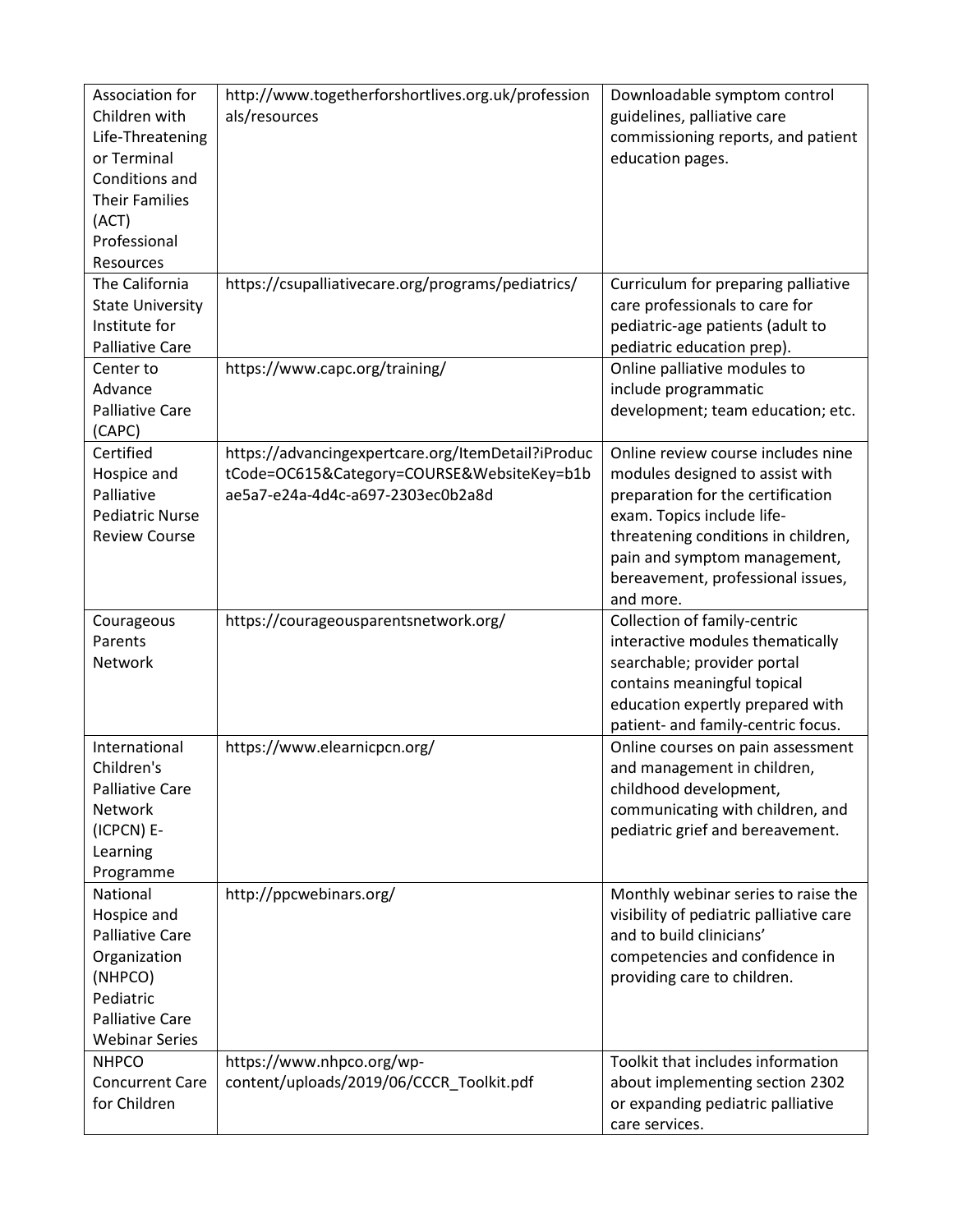| Implementation         |                                                     |                                       |
|------------------------|-----------------------------------------------------|---------------------------------------|
| <b>Toolkit</b>         |                                                     |                                       |
| National               | https://www.ninr.nih.gov/newsandinformation/con     | Tools and resources to help           |
| Institute of           | versationsmatter#.VY6-pUay4nJ                       | clinicians discuss palliative care    |
| <b>Nursing</b>         |                                                     | with pediatric patients and their     |
| Research,              |                                                     | families.                             |
| <b>Palliative Care</b> |                                                     |                                       |
| for                    |                                                     |                                       |
| Children. Palliati     |                                                     |                                       |
| ve Care:               |                                                     |                                       |
| Conversations          |                                                     |                                       |
| Matter™                |                                                     |                                       |
| <b>Palliative Care</b> | http://journalclub.pallcare.info/index.php?         | Filtered and organized articles on    |
| Online Journal         |                                                     | palliative care for current,          |
| Club                   |                                                     | convenient browsing.                  |
| Stanford               | http://palliative.stanford.edu/                     | Training portal on an array of topics |
| <b>Palliative Care</b> |                                                     | from opioid conversion, dyspnea,      |
| <b>Training Portal</b> |                                                     | clinical prognostication, and care    |
|                        |                                                     | transitions.                          |
| University of          | https://www.pce.uw.edu/certificates/palliative-care | Three-course graduate certificate     |
| Washington             |                                                     | program that provides the             |
| Certificate in         |                                                     | foundational skills for delivering    |
| <b>Palliative Care</b> |                                                     | integrated, person-centered           |
|                        |                                                     | palliative care using a team-based    |
|                        |                                                     | approach.                             |
| Vision of Hope         | http://www.bioethicsinstitute.org/research/projects | Disease-specific modules that         |
|                        | -2/hope                                             | integrate palliative care into        |
|                        |                                                     | pediatric chronic disease (include    |
|                        |                                                     | sickle cell and muscular dystrophy).  |
| <b>Vital Talk</b>      | http://vitaltalk.org                                | Learning modules with pearls and      |
|                        |                                                     | pitfall examples to foster medical    |
|                        |                                                     | professional's comfort in discussing  |
|                        |                                                     | difficult topics with patients.       |

This table is an adaptation from Table 1 in Allison and Weaver  $\overline{(2019)^{92}}$ 

The subspeciality of palliative care has grown exponentially over the past 20 years and continues to evolve. Great opportunity exists to investigate the benefits and gain greater clarity around which patients gain the most from these services and how these services are best applied. As more patients are routinely referred to palliative care, determining what services patients will need on an ongoing basis, who will be available to provide them, and how this will be influenced by legislation and reimbursement will be critical. More work needs to be done identifying and defining outcomes unique to palliative care, which can clearly demonstrate the impact of these services. Additional evidence is needed to guide standards, models of care, and quality improvement projects aimed at improving the ways in which PPC and hospice care are delivered to patients and families.

As the inclusion of palliative care becomes more common in the care of children with serious or life-threatening health conditions, the psychosocial experience of nurses caring for these children must be considered. These psychosocial experiences may intensify when caring for long-term patients that move to hospice or concurrent care as disease progresses. Nurses caring for patients at end of life often experience compassion fatigue. This phenomenon might ultimately lead to burnout arising from the physical and emotional toll nurses can experience in caring for these patients who often have complex physical, emotional, and spiritual needs.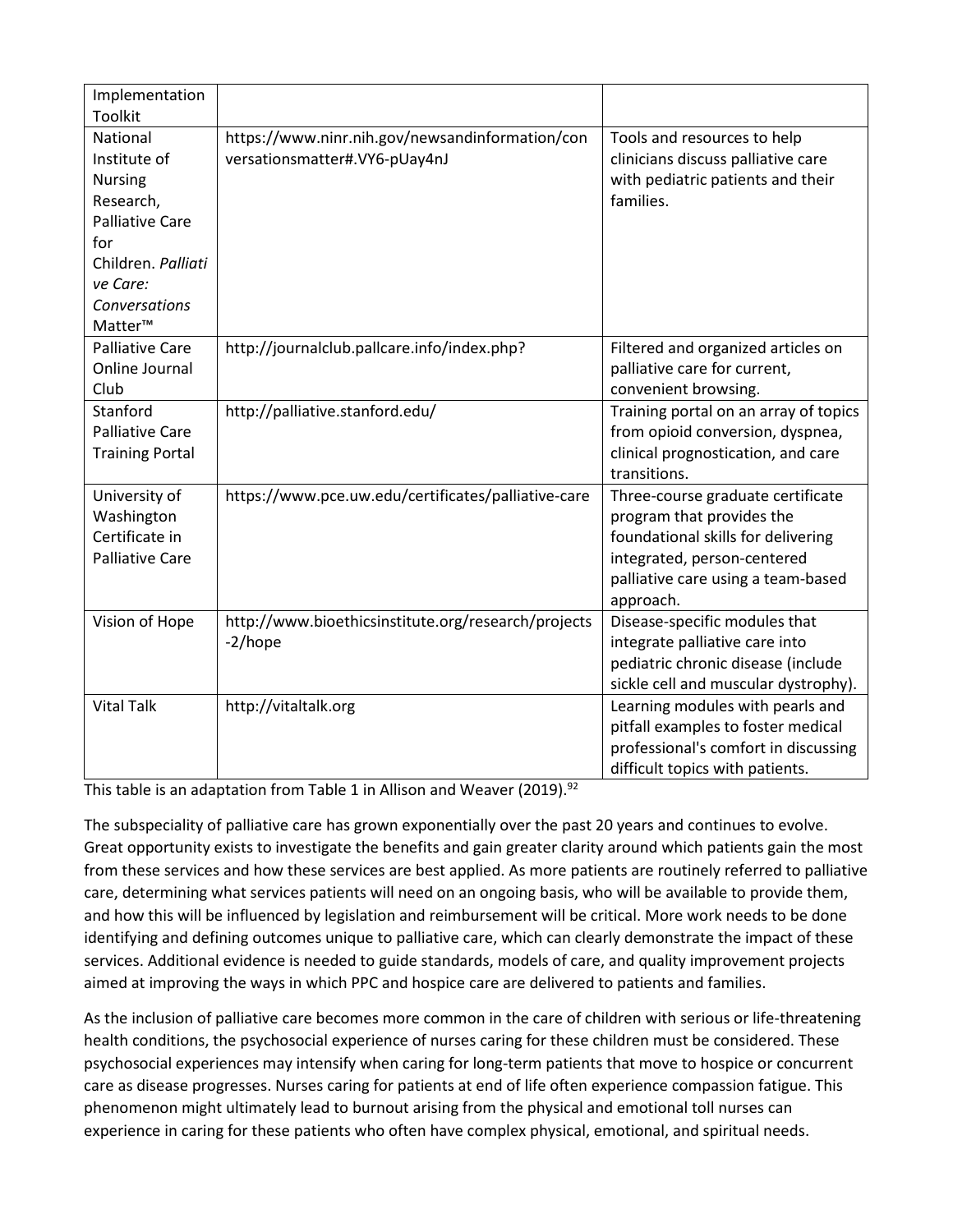Awareness, recognition, and prevention are key to preventing professional burnout.<sup>93</sup> Recognizing this need, some institutions have established programs including self-care retreats, mindfulness and resiliency workshops, and on-site Employee Assistance Program counseling programs to encourage and promote well-being and resiliency among staff.<sup>94,95</sup> Self-care activities do not have to be time-consuming and can include just 5 minutes of stretching, listening to music, drawing, journaling, or walking.<sup>96</sup> Nurses are encouraged to practice self-care and self-compassion, which might allow them to experience personal resiliency and to provide more authentic compassionate care.<sup>97</sup>

## Conclusion

In summary, PPC has shown to be beneficial to pediatric patients with cancer and their families. Clinicians should aim to integrate palliative care principles into their practice, and when patients and families have more complex needs, specialty palliative care providers should be consulted. When pediatric patients with cancer face a terminal prognosis, stopping disease-directed therapies can be a difficult decision. Many patients and families are not ready to "give up" and want to pursue additional treatments and experimental therapies. Pediatric oncology nurses must be knowledgeable about palliative care, so that they can advocate for and ensure that their patients and families receive holistic, patient- and family-centered, goal-directed care.

## References

1 American Cancer Society. Key Statistics For Childhood Cancers. Available

- at: https://www.cancer.org/cancer/cancer-in-children/key-statistics.html. Accessed January 1, 2021. 2 Centers for Disease Control and Prevention. Top ten leading causes of death in the U.S. Available
- at: https://www.cdc.gov/injury/wisqars/animated-leading-causes.html. Accessed March 13, 2021.
- 3 BS Carter, M Levetown, SE. Friebert. **Palliative Care for Infants, Children, and Adolescents: A Practical Handbook.** American Academy of Hospice and Palliative Medicine, Chicago, IL (2011)
- 4 A Goldman, R Hain, S. Liben. **Oxford Textbook of Palliative Care for Children.** (1st ed), Oxford University Press, Oxford, UK (2006)
- 5 J Wolfe, P Hinds, B. Sourkes. **Textbook of Interdisciplinary Pediatric Palliative Care E-Book: Expert Consult Premium Edition.** Elsevier Health Sciences, Philadelphia, PA (2011)
- 6 AR Rosenberg, V Dussel, T Kang, *et al.* **Psychological distress in parents of children with advanced cancer.**  *JAMA Pediatr*, 167 (6) (2013), pp. 537-543
- 7 World Health Organization. Definition of Palliative Care. Available at: https://www.who.int/healthtopics/palliative-care. Accessed February 7, 2021.
- 8 MM Grant, GE. Dean. **Evolution of quality of life in oncology and oncology nursing.**  CR King, PS Hinds (Eds.), *Quality of Life: From Nursing and Patient Perspectives* (3rd ed.), Jones & Bartlett Learning LLC, Sudbury, MA (2011), p. 570
- 9 American Academy of Pediatrics. **Pediatric palliative care and hospice care commitments, guidelines, and recommendations.** *Pediatrics*, 132 (5) (2013), pp. 966-972
- 10 MS Weaver, KE Heinze, CJ Bell, *et al.* **Establishing psychosocial palliative care standards for children and adolescents with cancer and their families: An integrative review.** *Palliat Med*, 30 (3) (2016), pp. 212- 223
- 11 MS Weaver, AR Rosenberg, J Tager, CS Wichman, L. Wiener. **A summary of pediatric palliative care team structure and services as reported by Centers Caring for Children with Cancer.** *J Palliat Med*, 21 (4) (2018), pp. 452-462
- 12 MJ Field, RE. Behrman. **When Children Die: Improving Palliative and End-of-Life Care for Children and Their Families.** National Academies Press, Washington, DC (2003)
- 13 J Snaman, S McCarthy, L Wiener, J. Wolfe. **Pediatric palliative care in oncology.** *J Clin Oncol*, 38 (9) (2020), pp. 954-962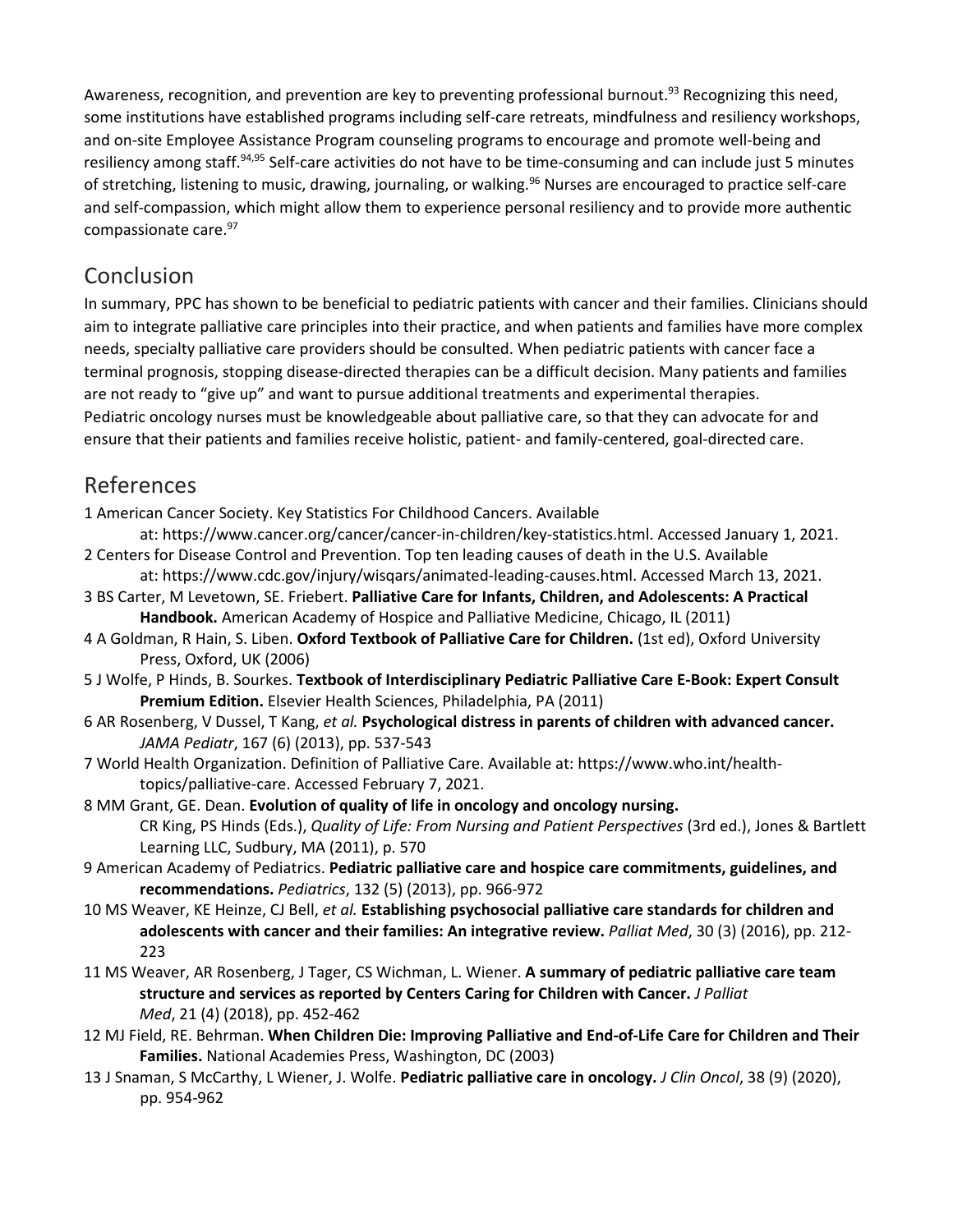- 14 KE Brock, JM Snaman, EC Kaye, *et al.* **Models of pediatric palliative oncology outpatient care-benefits, challenges, and opportunities.** *J Oncol Pract*, 15 (9) (2019), pp. 476-487
- 15 KE Brock, KE Allen, E Falk, *et al.* **Association of a pediatric palliative oncology clinic on palliative care access, timing and location of care for children with cancer.** *Support Care Cancer*, 29 (4) (2021), pp. 1849-1857
- 16 C Feudtner, J Womer, R Augustin, *et al.* **Pediatric palliative care programs in children's hospitals: a crosssectional national survey.** *Pediatrics*, 132 (6) (2013), pp. 1063-1070
- 17 EC Kaye, JM Snaman, JN. Baker. **Pediatric palliative oncology: bridging silos of care through an embedded model.** *J Clin Oncol*, 35 (24) (2017), pp. 2740-2744
- 18 JR Bauman, JS. Temel. **The integration of early palliative care with oncology care: the time has come for a new tradition.** J Natl Compr Canc *Netw*, 12 (12) (2014), pp. 1763-1771
- 19 KL Marcus, G Santos, A Ciapponi, *et al.* **Impact of specialized pediatric palliative care: a systematic review.** *J Pain Symptom Manage*, 59 (2) (2020), pp. 339-364.e310
- 20 EC Kaye, MS Weaver, LH DeWitt, *et al.* **The impact of specialty palliative care in pediatric oncology: a systematic review.** *J Pain Symptom Manage*, 61 (5) (2021), pp. 1060-1079.e2
- 21 TZ Vern-Gross, CG Lam, Z Graff, *et al.* **Patterns of end-of-life care in children with advanced solid tumor malignancies enrolled on a palliative care service.** *J Pain Symptom Manage*, 50 (3) (2015), pp. 305-312
- 22 JM Snaman, EC Kaye, JJ Lu, A Sykes, JN. Baker. **Palliative care involvement is associated with less intensive end-of-life care in adolescent and young adult oncology patients.** *J Palliat Med*, 20 (5) (2017), pp. 509- 516
- 23 G Groh, GD Borasio, C Nickolay, HU Bender, I von Lüttichau, M. Führer. **Specialized pediatric palliative home care: a prospective evaluation.** *J Palliat Med*, 16 (12) (2013), pp. 1588-1594
- 24 J Wolfe, JF Hammel, KE Edwards, *et al.* **Easing of suffering in children with cancer at the end of life: is care changing?** *J Clin Oncol*, 26 (10) (2008), pp. 1717-1723
- 25 JM Snaman, EC Kaye, DR Levine, *et al.* **Empowering bereaved parents through the development of a comprehensive bereavement program.** *J Pain Symptom Manage*, 53 (4) (2017), pp. 767-775
- 26 BT Cheng, M Rost, E De Clercq, L Arnold, BS Elger, T Wangmo. **Palliative care initiation in pediatric oncology patients: a systematic review.** *Cancer Med*, 8 (1) (2019), pp. 3-12
- 27 DR Levine, BN Mandrell, A Sykes, *et al.* **Patients' and parents' needs, attitudes, and perceptions about early palliative care integration in pediatric oncology.** *JAMA Oncol*, 3 (9) (2017), pp. 1214-1220
- 28 J Wolfe, HE Grier, N Klar, *et al.* **Symptoms and suffering at the end of life in children with cancer.** *N Engl J Med*, 342 (5) (2000), pp. 326-333
- 29 A Kassam, J Skiadaresis, S Alexander, J. Wolfe. **Parent and clinician preferences for location of end-of-life care: home, hospital or freestanding hospice?** *Pediatr Blood Cance*r, 61 (5) (2014), pp. 859-864
- 30 BA Sisk, A Friedrich, LJ Blazin, JN Baker, JW Mack, J. DuBois. **Communication in pediatric oncology: a qualitative Study.** *Pediatrics*, 146 (3) (2020), Article e20201193
- 31 JW Mack, JC Weeks, AA Wright, SD Block, HG. Prigerson. **End-of-life discussions, goal attainment, and distress at the end of life: predictors and outcomes of receipt of care consistent with preferences.** *J Clin Oncol*, 28 (7) (2010), pp. 1203-1208
- 32 N Contro, J Larson, S Scofield, B Sourkes, H. Cohen. **Family perspectives on the quality of pediatric palliative care.** *Arch Pediatr Adolesc Med*, 156 (1) (2002), pp. 14-19
- 33 NA Contro, J Larson, S Scofield, B Sourkes, HJ. Cohen. **Hospital staff and family perspectives regarding quality of pediatric palliative care.** *Pediatrics*, 114 (5) (2004), pp. 1248-1252
- 34 JM Snaman, C Torres, B Duffy, DR Levine, DV Gibson, JN. Baker. **Parental perspectives of communication at the end of life at a pediatric oncology institution.** *J Palliat Med*, 19 (3) (2016), pp. 326-332
- 35 AL. Back. **Patient-clinician communication issues in palliative care for patients with advanced cancer.** *J Clin Oncol*, 38 (9) (2020), pp. 866-876
- 36 EJ Gordon, CK. Daugherty. **'Hitting you over the head': oncologists' disclosure of prognosis to advanced cancer patients.** *Bioethics*, 17 (2) (2003), pp. 142-168
- 37 BA Sisk, S Dobrozsi, JW. Mack. **Teamwork in prognostic communication: addressing bottlenecks and barriers.** *Pediatr Blood Cancer*, 67 (5) (2020), p. e28192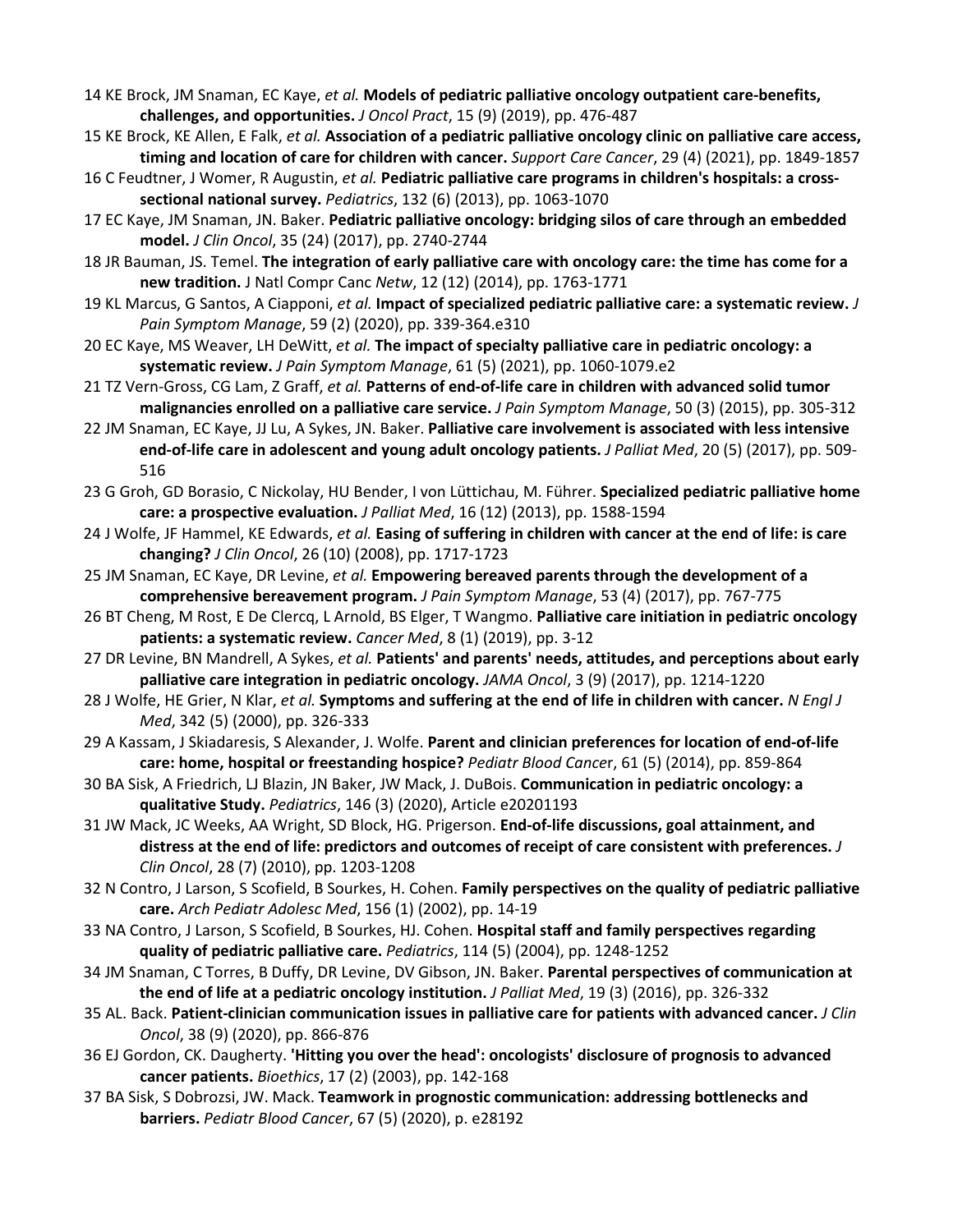- 38 AS Levey, KU Eckardt, NM Dorman, *et al.* **Nomenclature for kidney function and disease: report of a Kidney Disease: Improving Global Outcomes (KDIGO) Consensus Conference.** *Kidney Int*, 97 (6) (2020), pp. 1117-1129
- 39 JW Mack, J Wolfe, HE Grier, PD Cleary, JC. Weeks. **Communication about prognosis between parents and physicians of children with cancer: parent preferences and the impact of prognostic information.** J Clin Onc*ol*, 24 (33) (2006), pp. 5265-5270
- 40 JW Mack, J Wolfe, EF Cook, HE Grier, PD Cleary, JC. Weeks. **Hope and prognostic disclosure.** *J Clin Oncol*, 25 (35) (2007), pp. 5636-5642
- 41 NC Upshaw, A Roche, K Gleditsch, E Connelly, K Wasilewski-Masker, KE. Brock. **Palliative care considerations and practices for adolescents and young adults with cancer.** *Pediatr Blood Cancer*, 68 (1) (2021), p. e28781
- 42 KA Pyke-Grimm, LS Franck, B Halpern-Felsher, RE Goldsby, RS. Rehm. **Three dimensions of treatment decision making in adolescents and young adults with cancer.** *Cancer Nurs*, 43 (6) (2020), pp. 436-445
- 43 PS Hinds, D Drew, LL Oakes, *et al.* **End-of-life care preferences of pediatric patients with cancer.** *J Clin Oncol*, 23 (36) (2005), pp. 9146-9154
- 44 J Keim-Malpass, K Stegenga, B Loudin, C Kennedy, S. Kools. **"It's back! my remission is over": online communication of disease progression among adolescents with cancer.** *J Pediatr Oncol Nurs*, 33 (3) (2016), pp. 209-217
- 45 JW Mack, KM Fasciano, SD. Block. **Adolescent and young adult cancer patients' experiences with treatment decision-making.** *Pediatrics*, 143 (5) (2019), Article e20182800
- 46 VA Miller, JN Baker, AC Leek, *et al.* **Adolescent perspectives on phase I cancer research.** *Pediatr Blood Cancer*, 60 (5) (2013), pp. 873-878
- 47 MS Weaver, JN Baker, JS Gattuso, DV Gibson, AD Sykes, PS. Hinds. **Adolescents' preferences for treatment decisional involvement during their cancer.** *Cancer*, 121 (24) (2015), pp. 4416-4424
- 48 S Friebert, DH Grossoehme, JN Baker, *et al.* **Congruence gaps between adolescents with cancer and their families regarding values, goals, and beliefs about end-of-life care.** *JAMA Netw Open*, 3 (5) (2020), Article e205424
- 49 ME Lyon, S Jacobs, L Briggs, YI Cheng, J. Wang. **Family-centered advance care planning for teens with cancer.**  *JAMA Pediatr*, 167 (5) (2013), pp. 460-467
- 50 L Wiener, E Ballard, T Brennan, H Battles, P Martinez, M. Pao. **How I wish to be remembered: the use of an advance care planning document in adolescent and young adult populations.** *J Palliat Med*, 11 (10) (2008), pp. 1309-1313
- 51 ME Lyon, PA Garvie, LJ D'Angelo, *et al.* **advance care planning and HIV symptoms in adolescence.**  *Pediatrics*, 142 (5) (2018), Article e20173869
- 52 Five Wishes. Aging with Dignity. Available at: https://fivewishes.org/. Accessed March 8, 2021.
- 53 S Zadeh, M Pao, L. Wiener. **Opening end-of-life discussions: how to introduce Voicing My CHOiCES™, an advance care planning guide for adolescents and young adults.** *Palliat Support Care*, 13 (3) (2015), pp. 591-599
- 54 Institute for Healthcare Improvement. The Conversation Project. Institute for Healthcare Improvement. Available at: https://theconversationproject.org/. Accessed March 13, 2021, 2021.
- 55 National Hospice and Palliative Care Organization. National Hospice and Palliative Care-Hospice Care Overview for Professionals. Available at: https://www.nhpco.org/hospice-care-overview/. Accessed February 6, 2021.
- 56 LC Lindley, J Keim-Malpass, R Svynarenko, MJ Cozad, JW Mack, PS. Hinds. **Pediatric concurrent hospice care: a scoping review and directions for future nursing research.** *J Hosp Palliat Nurs*, 22 (3) (2020), pp. 238- 245
- 57 K Mooney-Doyle, J Keim-Malpass, LC. Lindley. **The ethics of concurrent care for children: a social justice perspective.** *Nurs Ethics*, 26 (5) (2019), pp. 1518-1527
- 58 RB Basak, R Momaya, J Guo, P. Rathi. **Role of child life specialists in pediatric palliative care.** *J Pain Symptom Manage*, 58 (4) (2019), pp. 735-737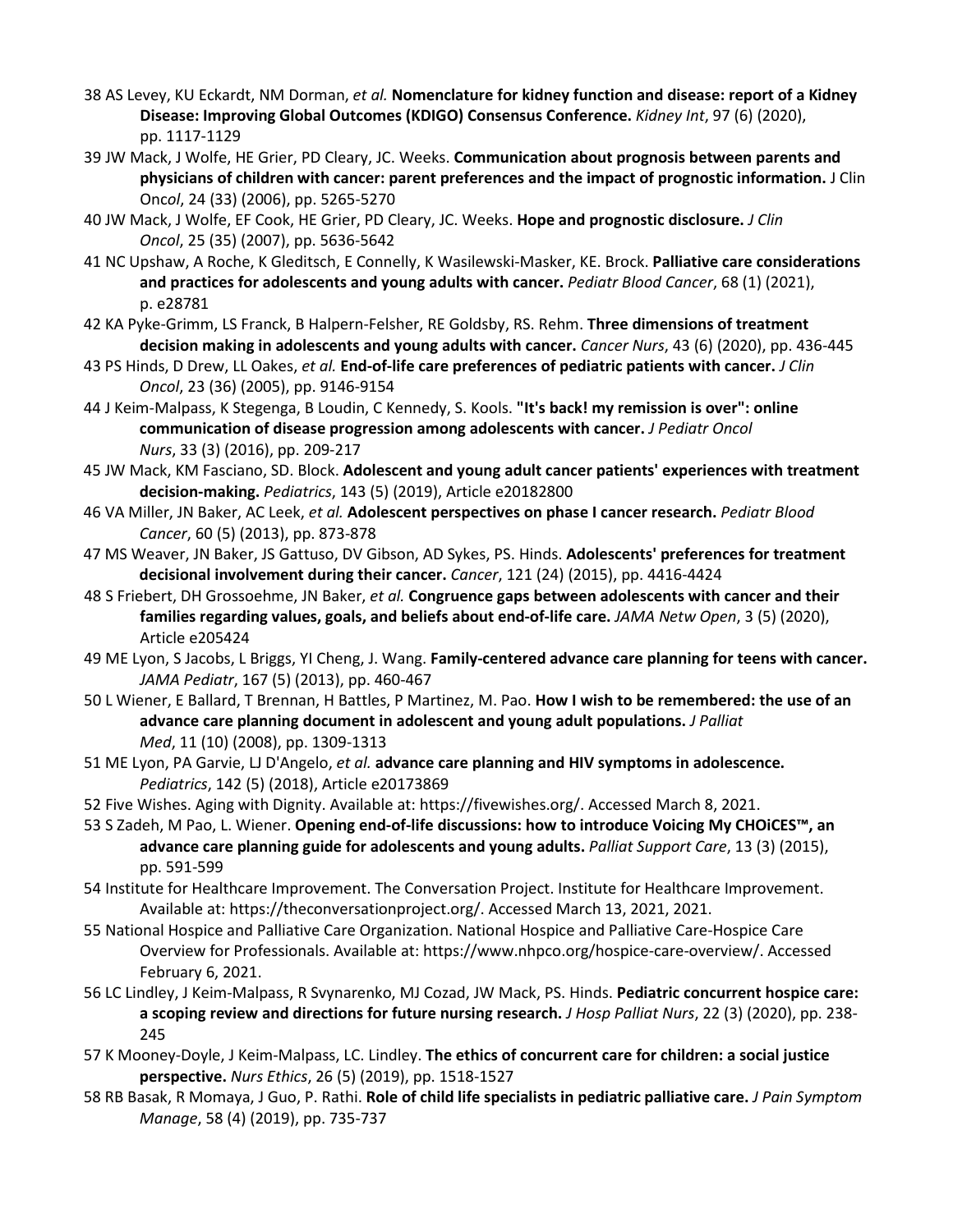- 59 J Kamihara, JA Nyborn, ME Olcese, T Nickerson, JW. Mack. **Parental hope for children with advanced cancer.**  *Pediatrics*, 135 (5) (2015), pp. 868-874
- 60 JW Mack, AM Cronin, H Uno, *et al.* **Unrealistic parental expectations for cure in poor-prognosis childhood cancer.** *Cancer*, 126 (2) (2020), pp. 416-424
- 61 BA Sisk, TI Kang, JW. Mack. **Sources of parental hope in pediatric oncology.** *Pediatr Blood Cancer*, 65 (6) (2018), p. e26981
- 62 MF Conway, A Pantaleao, JM. Popp. **Parents' experience of hope when their child has cancer: perceived meaning and the influence of health care professionals.** *J Pediatr Oncol Nurs*, 34 (6) (2017), pp. 427-434
- 63 V Cotter, A. Foxwell. **The meaning of hope in the dying.** BR Ferrell, J Paice (Eds.), *Oxford Textbook of Palliative Nursing* (5th ed.), Oxford University Press, Oxford, UK (2019), pp. 379-389
- 64 DL Hill, PG Nathanson, KW Carroll, TE Schall, VA Miller, C. Feudtner. **Changes in parental hopes for seriously ill children.** *Pediatrics*, 141 (4) (2018), Article e20173549
- 65 DL Hill, PG Nathanson, RM Fenderson, KW Carroll, C. Feudtner. **Parental Concordance Regarding Problems and Hopes for Seriously Ill Children: A Two-Year Cohort Study.** *J Pain Symptom Manage*, 53 (5) (2017), pp. 911-918
- 66 EC Kaye, A Kiefer, L Blazin, H Spraker-Perlman, L Clark, JN. Baker. **Bereaved PARENTS, HOPE, AND REALISM.**  *Pediatrics*, 145 (5) (2020), Article e20192771
- 67 AR Rosenberg, C. Feudtner. **What else are you hoping for? Fostering hope in paediatric serious illness.** *Acta Paediatr*, 105 (9) (2016), pp. 1004-1005
- 68 C. Feudtner. **The breadth of hopes.** *N Engl J Med*, 361 (24) (2009), pp. 2306-2307
- 69 B Davies, N Contro, J Larson, K. Widger. **Culturally-sensitive information-sharing in pediatric palliative care.**  *Pediatrics*, 125 (4) (2010), pp. e859-e865
- 70 L Wiener, DG McConnell, L Latella, E. Ludi. **Cultural and religious considerations in pediatric palliative care.**  *Palliat Support Care*, 11 (1) (2013), pp. 47-67
- 71 JL Vickers, C. Carlisle. **Choices and control: parental experiences in pediatric terminal home care.** *J Pediatr Oncol Nurs*, 17 (1) (2000), pp. 12-21
- 72 CL Cain, A Surbone, R Elk, M. Kagawa-Singer. **Culture and palliative care: preferences, communication, meaning, and mutual decision making.** *J Pain Symptom Manage*, 55 (5) (2018), pp. 1408-1419
- 73 JM Snaman, EC Kaye, C Torres, DV Gibson, JN. Baker. **Helping parents live with the hole in their heart: the role of health care providers and institutions in the bereaved parents' grief journeys.**  *Cancer*, 122 (17) (2016), pp. 2757-2765
- 74 UC Kreicbergs, P Lannen, E Onelov, J. Wolfe. **Parental grief after losing a child to cancer: impact of professional and social support on long-term outcomes.** *J Clin Oncol*, 25 (22) (2007), pp. 3307-3312
- 75 AR Rosenberg, A Postier, K Osenga, *et al.* **Long-term psychosocial outcomes among bereaved siblings of children with cancer.** *J Pain Symptom Manage*, 49 (1) (2015), pp. 55-65
- 76 S McCarthy, KA Pyke-Grimm, A. Feraco. **Oncological illnesses.** J Wolfe, PS Hinds, B Sourkes (Eds.), *Textbook of Interdisciplinary Pediatric Palliative Care* (2nd ed.), Oxford Press, New York, NY (November, 2021)
- 77 J Laird, MJ Cozad, J Keim-Malpass, JW Mack, LC. Lindley. **Variation in state Medicaid implementation of the ACA: the case of concurrent care for children.** *Health Aff (Millwood),* 39 (10) (2020), pp. 1770-1775
- 78 LC Lindley, CS Richar, T Hoit, DM. Steinhorn. **Cost of pediatric concurrent hospice care: an economic analysis of relevant cost components, review of the literature, and case illustration.** *J Palliat Med* (2021) June 8, 2021, [e-pub ahead of print]
- 79 LC Lindley, MJ Cozad, R Svynarenko, J Keim-Malpass, JW. Mack. **A National Profile of Children Receiving Pediatric Concurrent Hospice Care, 2011 to 2013.** *J Hosp Palliat Nurs*, 23 (3) (2021), pp. 214-220
- 80 National Hospice and Palliative Care Organization. Determination of Hospice Medication Coverage in Children. Available at: https://www.nhpco.org/wp-content/uploads/Medication\_Flow\_Chart.pdf. Accessed February 7, 2021.
- 81 T Dalberg, NL McNinch, S. Friebert. **Perceptions of barriers and facilitators to early integration of pediatric palliative care: a national survey of pediatric oncology providers.** *Pediatr Blood Cancer*, 65 (6) (2018), p. e26996